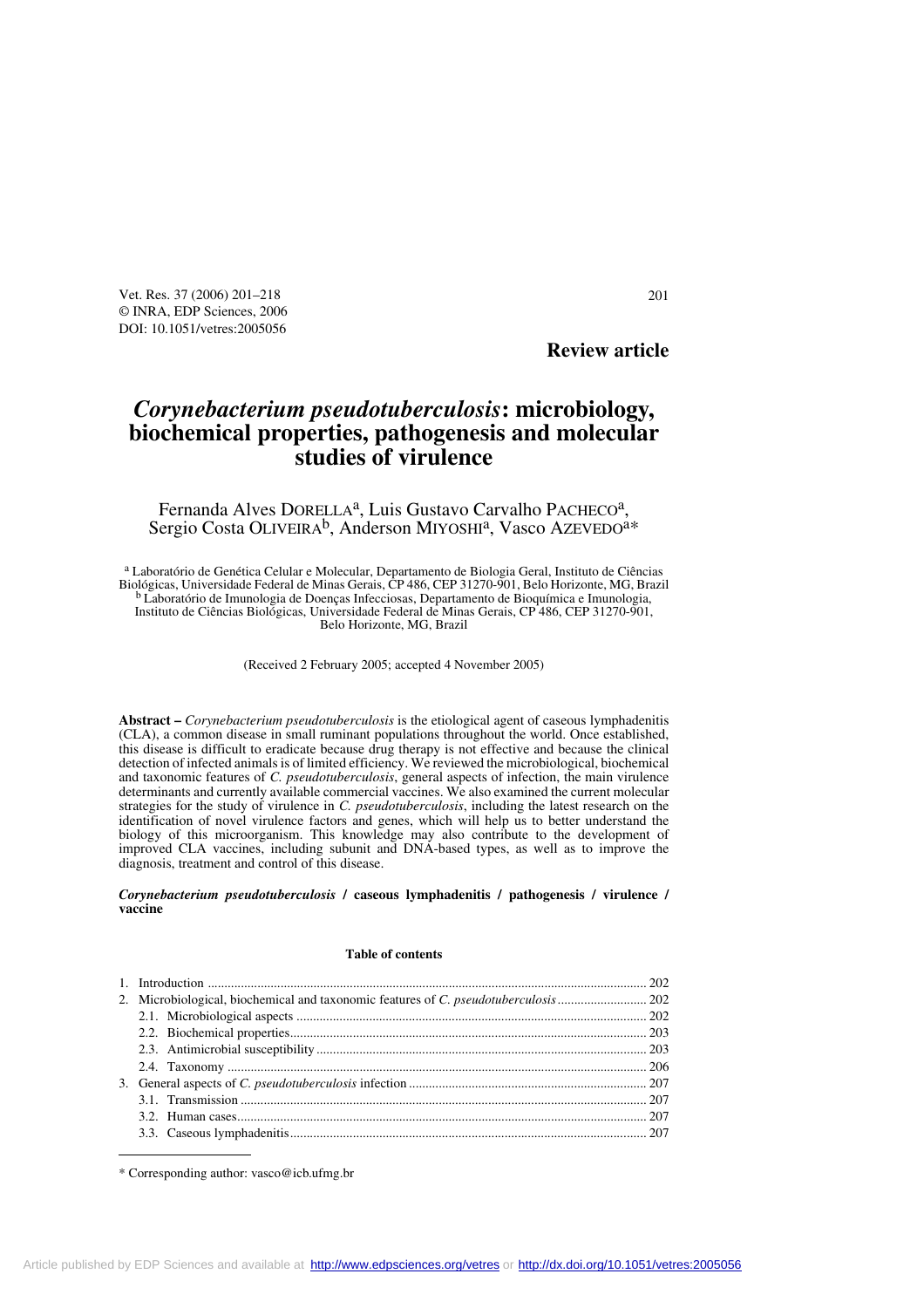#### **1. INTRODUCTION**

The genus *Corynebacterium* belongs to a suprageneric group of actinomycetes that also includes the genera *Mycobacterium*, *Nocardia* and *Rhodococcus* [46, 87, 100, 102]. These gram-positive bacteria (*Corynebacterium*, *Mycobacterium*, *Nocardia* and *Rhodococcus* species), termed the CMN group, constitute a very heterogeneous group; however, most of the species share particular characteristics, such as: (i) a specific cell wall organization, mainly characterized by the presence of a huge polymer complex composed of peptidoglycan, arabinogalactan and mycolic acids [5, 26–28, 39, 45, 48] and (ii) high G+C content (47– 74%) [39, 40, 43, 80]. The genomes of several species of this group have already been completely sequenced; this fact reflects the considerable medical, veterinary and biotechnological importance of these organisms (Tab. I).

*Corynebacterium pseudotuberculosis* is an important animal pathogen. It is the etiological agent of a disease that is commonly called caseous lymphadenitis (CLA) or cheesy gland [114]. This disease is found in all the world's major sheep and goat production areas, causing significant economic losses [85, 114].

In this review, we present the main microbiological characteristics of *C. pseudotuberculosis*. Bacterial virulence determinants, including previously reported virulence factors and recently identified molecules, are discussed, with emphasis on the molecular strategies that have been used to identify and study such determinants. The aspects regarding CLA are also covered, focusing on the currently-available commercial and experimental vaccines.

# **2. MICROBIOLOGICAL, BIOCHEMICAL AND TAXONOMIC FEATURES OF**  *C. PSEUDOTUBERCULOSIS*

# **2.1. Microbiological aspects**

*C. pseudotuberculosis* was isolated from bovine farcy in 1888 by Nocard. Preisz, in 1894, was the first to completely describe this microorganism and to observe its resemblance to the diphtheria bacillus. Synonyms for *C. pseudotuberculosis* were *Bacillus pseudotuberculosis ovis*, *Bacillus pseudotuberculosis*, *Corynebacterium ovis* and Preisz-Nocard bacillus [59, 72].

This microorganism is a facultative intracellular pathogen that exhibits pleomorphic forms, such as coccoids and filamentous rods, ranging in size from 0.5 μm to 0.6 μm by 1.0 μm to 3.0 μm [17, 28, 72, 97]. It is a non-sporulating, non-capsulated and non-motile bacterium; however, it has fimbriae [17, 46, 72]. This bacterium is a facultative anaerobe and grows best at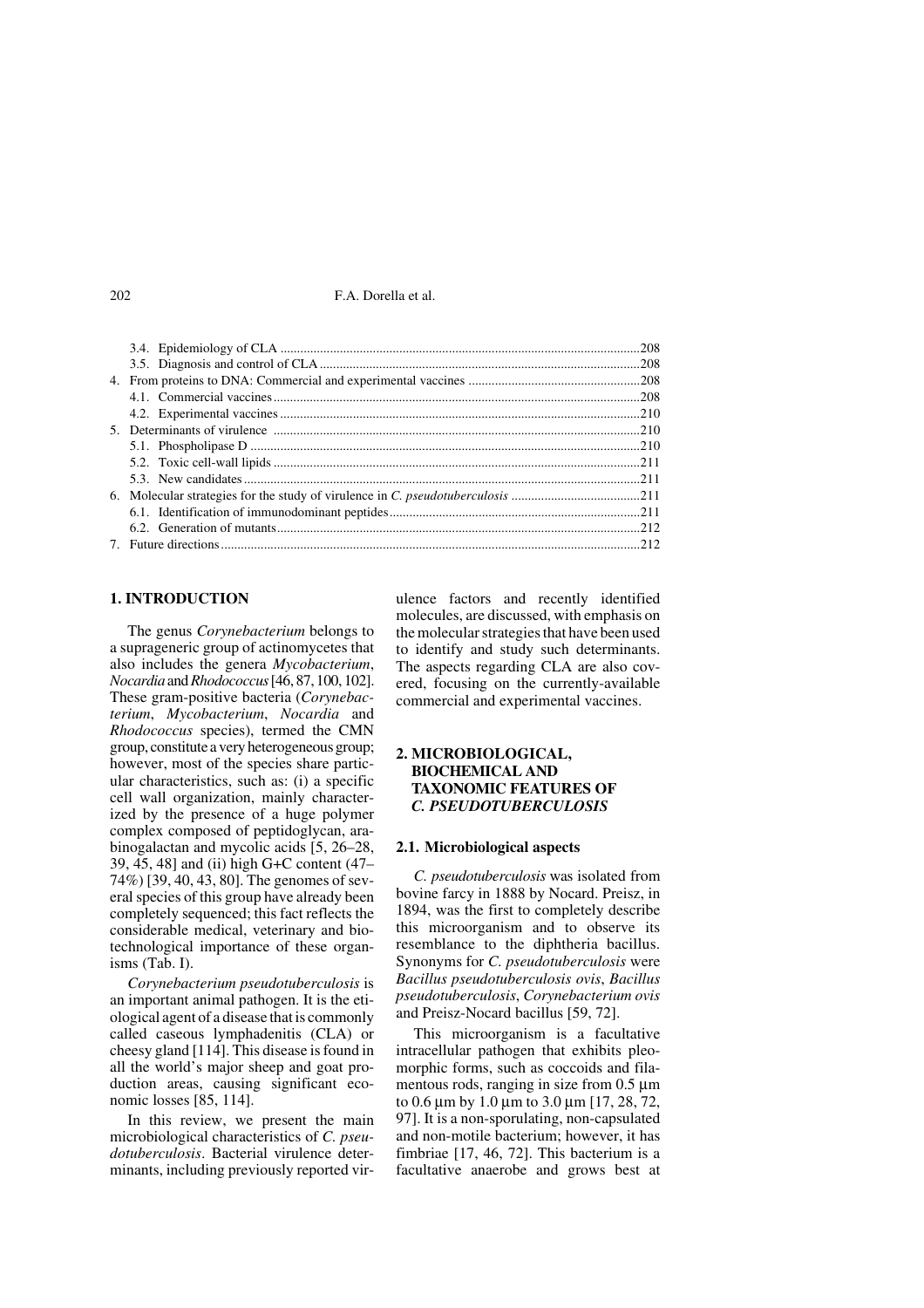37 °C, at a pH of 7.0 to 7.2 [17, 72, 97]. It grows sparse initially on the agar surface and then becomes organized in clumps or in palisades, taking on a cream to orange coloration; colonies are dry, opaque and concentrically ringed. Growth in fluid medium develops as a granular deposit with a surface pellicle [17, 72, 77]. Haemolysis on blood agar is variable, but large zones develop in the presence of *Rhodococcus equi* [17]. *C. pseudotuberculosis* toxin inhibits the action of staphylococcal β-lysin [59].

*C. pseudotuberculosis* stains Grampositive and when stained by Albert's or Neisser's method, volutin granules can be visualized. These metachromatic granules are clearly observed in the bacillary form, but are absent from coccoid cells; they contain high-energy phosphate reserves [46, 72].

#### **2.2. Biochemical properties**

Cell wall peptidoglycan is based on *meso-*diaminopimelic acid (*meso-*DAP). Arabinose and galactose are major cell wall sugars. Short-chain mycolic acids (corynomycolic acids, 22–36 carbon atoms) are present [59, 94, 97]. Biochemical reactions of *C. pseudotuberculosis* isolates vary considerably, mainly in their fermenting ability [72, 100, 105]. All strains produce acid, but not gas, from many carbon sources, including glucose, fructose, maltose, mannose, and sucrose [17, 53, 59, 72]. This bacterium is phospholipase D and catalase positive, oxidase negative, and it is beta-hemolytic [59, 77, 100]. Strains isolated from small ruminants generally do not reduce nitrate [17, 72, 100, 114].

A well-established biochemical test for coryneform bacteria identification is the API Coryne system (API-bioMérieux, Inc., La Balme les Grottes, France). This method consists of 21 biochemical tests; it can be performed in 24–48 h. The test contains 20 tubes containing substrates that allow for 11 enzyme tests (pyrazinamidase, pyrrolidonyl arylamidase, β-galactosidase, alkaline phosphatase, α-glucosidase, *N*acetylglucosaminidase, β-glucuronidase, and nitrate reduction and gelatin, urea and esculin hydrolysis) and eight carbohydrate fermentation tests (glucose, ribose, D-xylose, mannitol, maltose, lactose, sucrose and glycogen). This system is more reliable and rapid when it is compared with standard identification methods (API-bioMérieux, Inc.). A summary of general biochemical properties of *C. pseudotuberculosis* is presented in Table II.

#### **2.3. Antimicrobial susceptibility**

The susceptibility pattern of *C. pseudotuberculosis* to antimicrobial agents varies among isolates obtained from various sources [28, 37, 66]. Muckle and Gyles [77], in a study of 26 strains isolated from lesions of caseous lymphadenitis in goats, reported that all strains were susceptible to the antibiotics ampicillin, chloramphenicol, lincomycin, gentamicin, tetracycline, penicillin G and sulfamethoxazole-trimethoprim. Only three isolates were susceptible to neomycin, and all strains were resistant to streptomycin. Garg et al. [40] reported strains of *C. pseudotuberculosis* that were strongly resistant to penicillin but susceptible to neomycin. A strain highly resistant to streptomycin (500 μg/mL) was observed in a study of 22 isolates of *C. pseudotuberculosis* from sheep and goat abscesses [90]. Minimal inhibitory concentration (MIC) values for all isolates were similar for the various antimicrobial agents. Later studies also indicated a similarity of MIC values among strains [1, 29, 60]. However, Fernández et al. [35] found higher MIC values for several antimicrobial agents, in an analysis of corynebacteria isolated from ewe mastitis.

Olson et al. [82] grew *C. pseudotuberculosis* as a biofilm, in an attempt to reproduce the environment of a natural infection. They observed that this bacterium was highly resistant to all the drugs that they tested under such growth conditions.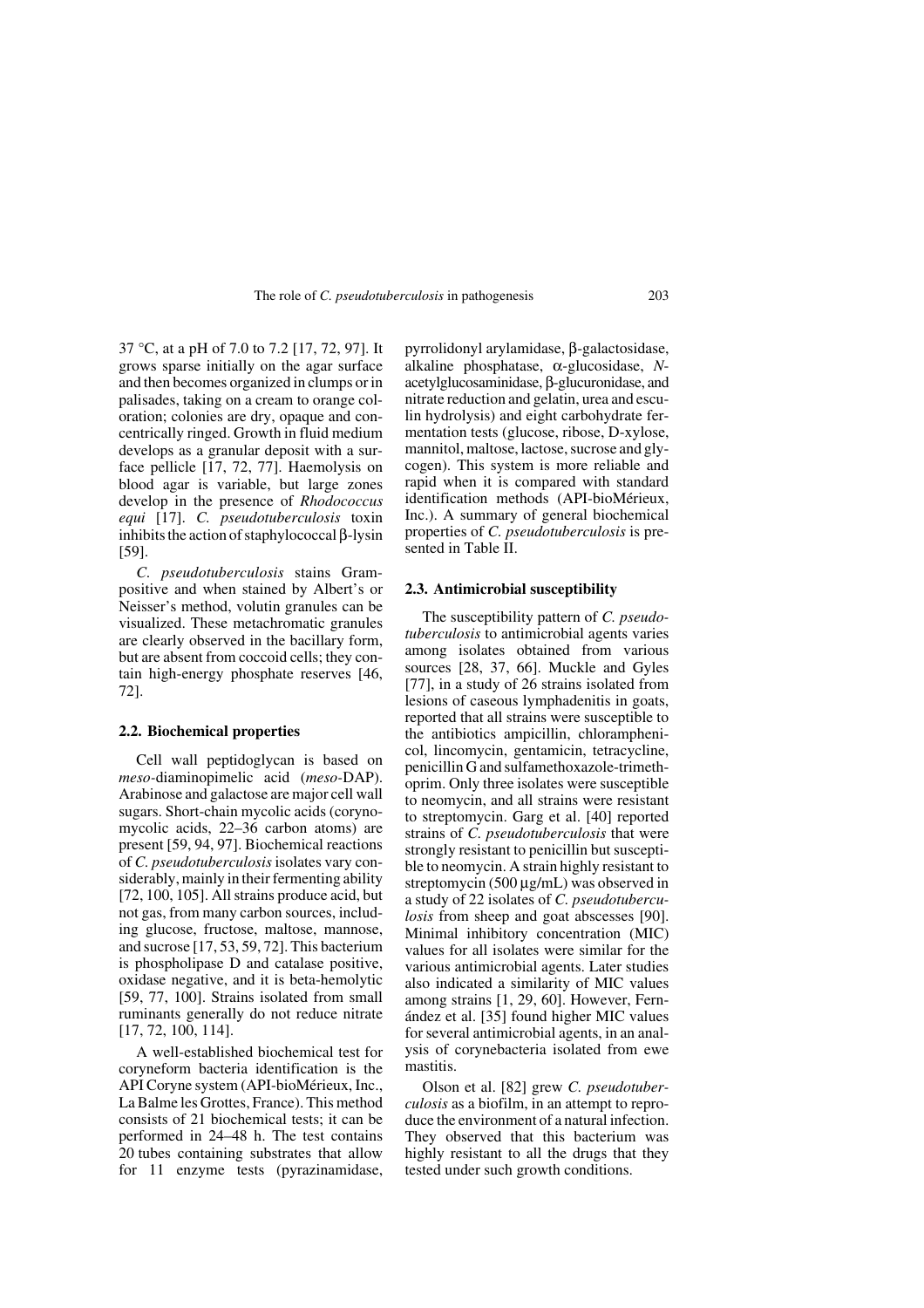| Table I. The main representatives of the CMN group. |               |                                                                                                                                                                                                                                     |                      |                      |                         |                                                                                    |
|-----------------------------------------------------|---------------|-------------------------------------------------------------------------------------------------------------------------------------------------------------------------------------------------------------------------------------|----------------------|----------------------|-------------------------|------------------------------------------------------------------------------------|
| Representative                                      | <b>Status</b> | Importance                                                                                                                                                                                                                          | Sequenced<br>strain  | Genome size<br>(Mbp) | contents<br>$($ %)<br>8 | Reference                                                                          |
| Corynebacterium<br>diphtheriae                      | Complete      | Causal agent of the disease diphtheria in humans                                                                                                                                                                                    | NCTC<br>13129        | 2.488                | 53                      | [20]                                                                               |
| Corynebacterium<br>efficiens                        | Complete      | Production of glutamate and other amino acids and<br>compounds                                                                                                                                                                      | YS-314               | 3.147                | 63                      | [8]                                                                                |
| Covnebacterium<br>glutanicum                        | Complete      | Production of glutamate, other amino acids (L-lysine) and<br>compounds                                                                                                                                                              | <b>ATCC</b><br>13032 | 3.309                | 53                      | [55]                                                                               |
| Mycobacterium avium                                 | In progress   | Causes tuberculosis in birds and disseminated infections in<br>immunocompromized humans (the elderly, children, and<br>especially patients with AIDS)                                                                               | 104                  | 5.480                | $\frac{8}{3}$           | mdb/mdbinprogress.html<br>http://www.tigr.org/tdb/                                 |
| subsp. paratuberculosis<br>Mycobacterium avium      | Complete      | Causative agent of Johne's disease, or paratuberculosis, a<br>domestic and free-ranging ruminants, but has also been<br>chronic severe intestinal infection. The disease affects<br>reported in primates, rabbits, stoats and foxes | K <sub>10</sub>      | 4.829                | 69                      | [88]                                                                               |
| Mycobacterium bovis                                 | Complete      | Causative agent of classic bovine tuberculosis, but it can also AF2122/97<br>cause the disease in humans, especially if contaminated milk<br>is consumed without prior pasteurization. This is a fully<br>virulent strain           |                      | 4.345                | 65                      | http://www.sanger.ac.uk/<br>Projects/M_bovis/<br>$\begin{array}{c} 11 \end{array}$ |
| Mycobacterium bovis                                 | In progress   | Causative agent of classic bovine tuberculosis, but it can also<br>cause the disease in humans. This is the strain that is used to<br>produce BCG (Bacille de Calmette et Guèrin) vaccine, a<br>well-known tuberculosis vaccine     | BCG                  | 4.400                | 57                      | recherche/unites/Lgmb/<br>http://www.pasteur.fr/<br>mycogenomics.htm               |
| Mycobacterium leprae                                | Complete      | Causative agent of human leprosy                                                                                                                                                                                                    | E                    | 3.268                | 57                      | $[38]$                                                                             |
| Mycobacterium<br>smegmatis                          | In progress   | Generally non-pathogenic mycobacterium capable of causing<br>soft tissue lesions. This bacterium was initially isolated from<br>human smegma. It is associated with soft tissue lesions<br>following trauma or surgery              | MC2155               | 7.040                | 57                      | mdb/mdbinprogress.html<br>http://www.tigr.org/tdb/                                 |
|                                                     |               |                                                                                                                                                                                                                                     |                      |                      |                         |                                                                                    |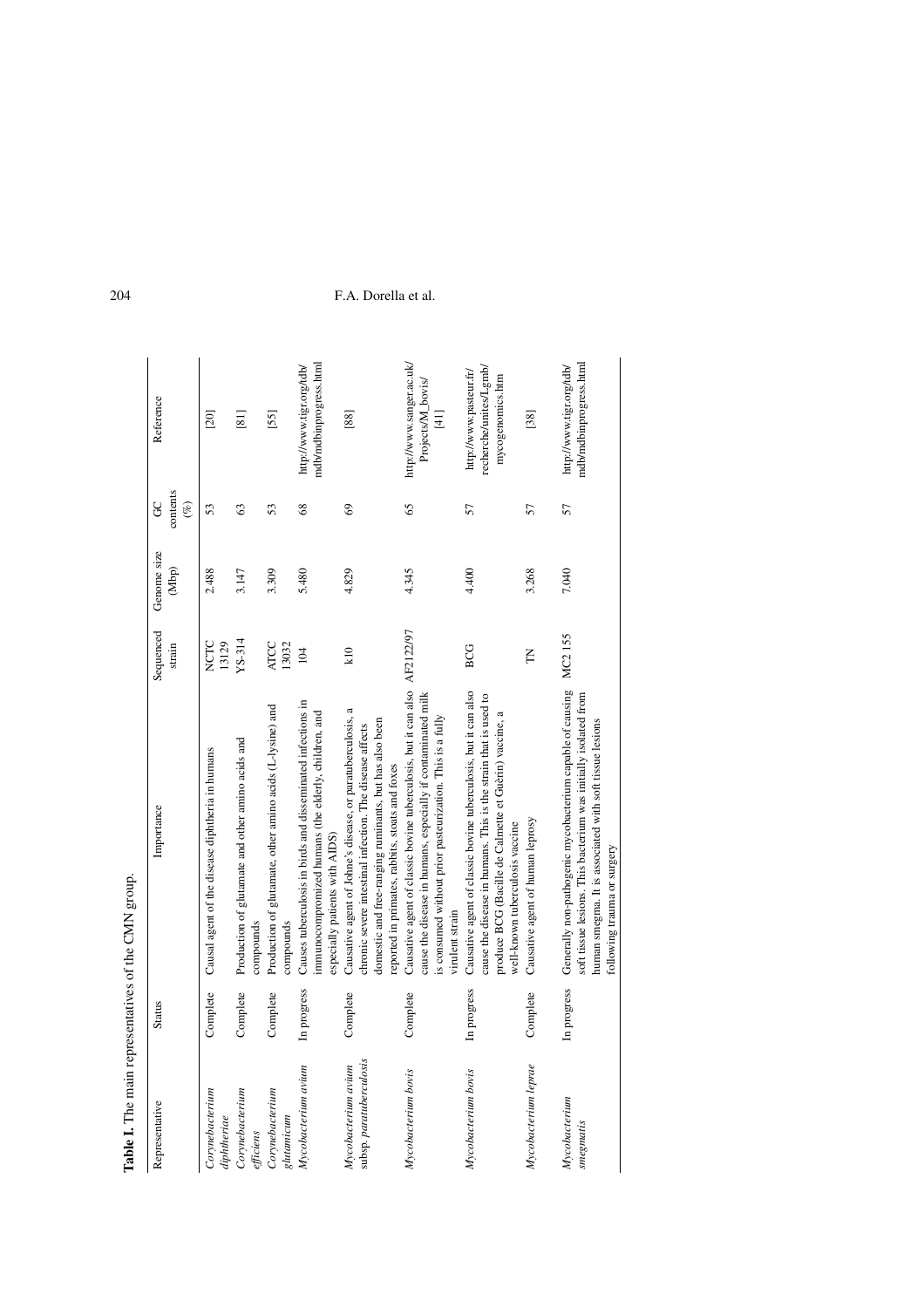| Representative                       | <b>Status</b> | Importance                                                                                                                                                                                                                                  | Sequenced<br>strain | Genome size<br>(Mbp)                                      | contents<br>g<br>(%)      | Reference                                          |
|--------------------------------------|---------------|---------------------------------------------------------------------------------------------------------------------------------------------------------------------------------------------------------------------------------------------|---------------------|-----------------------------------------------------------|---------------------------|----------------------------------------------------|
| $M$ ycobacterium<br>tuberculosis     | Complete      | infecting approximately 80% of the patient's social contacts<br>Causative agent of tuberculosis. It is highly contagious,                                                                                                                   | CDC1551             | 4.403                                                     | 65                        | [36]                                               |
| Mycobacterium<br>uberculosis         | Complete      | Causative agent of tuberculosis. Unlike some clinical isolates,<br>it retains full virulence in animal models of tuberculosis and<br>is susceptible to drugs and receptive to genetic manipulation                                          | H37R <sub>V</sub>   | $\frac{11}{4}$                                            | 65                        | $[25]$                                             |
| <b>Mycobacterium</b><br>tuberculosis | In progress   | Causative agent of tuberculosis. It was subsequently found<br>that this strain is one of the most wide-spread and virulent<br>Mycobacterium tuberculosis strains                                                                            | 210                 | 4.400                                                     | 57                        | mdb/mdbinprogress.html<br>http://www.tigr.org/tdb/ |
| Nocardia farcinica                   | Complete      | The causative agent of nocardiosis, affecting the lung, central IFM 10152<br>nervous system, and cutaneous tissues of humans and animals<br>This species exhibits a greater degree of virulence than the<br>more common Nocardia asteroides |                     | (Plasmid pNF1)<br>(Chromosome)<br>0.184<br>0.087<br>6.021 | 70<br>$\frac{8}{3}$<br>67 | [56]                                               |
| Rhodococcus sp.                      | In progress   | Microbe capable of degrading a wide variety of<br>polychlorinated biphenyls                                                                                                                                                                 | RHA1                | (Plasmid pNF2)<br>9.700                                   |                           | www.rhodococcus.ca<br>http://                      |

Table I. Continued. **Table I.** Continued.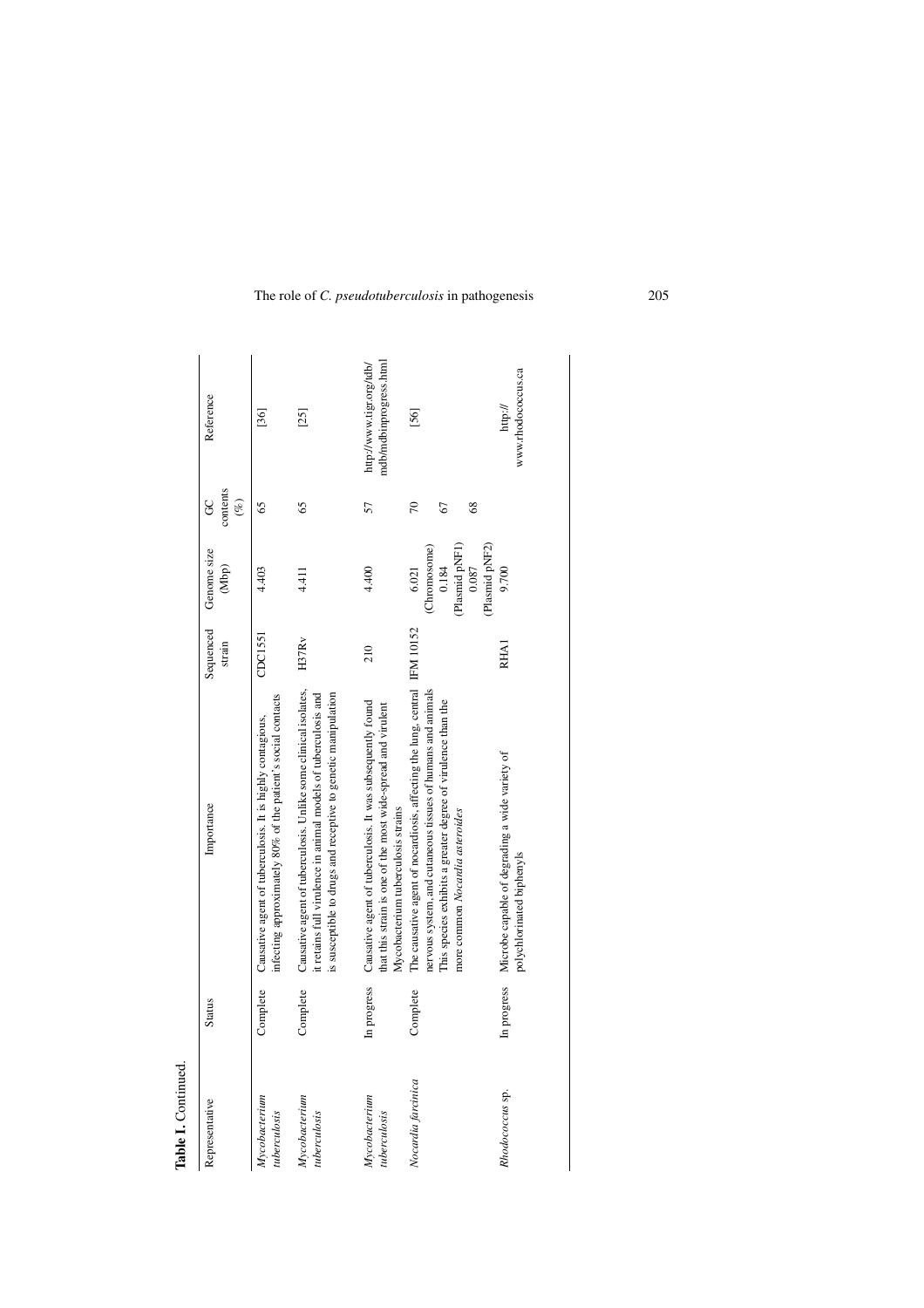**Table II.** Biochemical characteristics of *C. pseudotuberculosis*.

| <b>Biochemical characteristics</b> |     |                   |           |  |  |
|------------------------------------|-----|-------------------|-----------|--|--|
| Acid production                    |     | Hydrolysis        |           |  |  |
| Glucose                            | $+$ | Esculin           |           |  |  |
| Arabinose                          | d   | Hippurate         |           |  |  |
| Xylose                             |     | Urea              | $+$       |  |  |
| Rhamnose                           |     | Tyrosine          |           |  |  |
| Fructose                           | $+$ | Casein            |           |  |  |
| Galactose                          | $+$ |                   |           |  |  |
| Mannose                            | $+$ | Phosphatase       | $\ddot{}$ |  |  |
| Lactose                            |     | Pyrazinamidase    |           |  |  |
| Maltose                            | $+$ | Methyl red        | $\ddot{}$ |  |  |
| Sucrose                            | d   | Nitrate reduction | d         |  |  |
| Trehalose                          |     | Catalase          | $\ddot{}$ |  |  |
| Raffinose                          |     | Oxidase           |           |  |  |
| Salicin                            |     | Lipophilism       |           |  |  |
| Dextrin                            | d   |                   |           |  |  |
| Starch                             |     |                   |           |  |  |

+: more than 90% are positive; d: 21–89% are positive; –: more than 90% are negative or resistant.

# **2.4. Taxonomy**

Classification of *C. pseudotuberculosis* was originally based on morphological and biochemical characteristics [59, 77]. Nitrate reductase production was used by Biberstein et al. [8] to distinguish the *equi* biovar (isolated from horses and cattle; nitrate reduction positive) from the *ovis* biovar (isolated from sheep and goats; nitrate reduction negative). Later, Songer et al. [100] reached the same conclusion using restriction endonuclease (*Eco*RV and *Pst*I) analyses of chromosomal DNA, and based on nitrate reduction data. More recently, the same result was also observed with restriction fragment length polymorphisms of 16S-rDNA [29, 105, 111]. Connor et al. [28] used pulsed-field gel electrophoresis, associated with biochemical analysis, for the characterization of *C. pseudotuberculosis* isolates.

A close relationship between *C. pseudotuberculosis* and *C. ulcerans* was suggested by the fact that these organisms are unique among the corynebacteria in producing phospholipase D [15, 44]. Moreover, some strains of *C. ulcerans* and *C. pseudotuberculosis* can produce diphtheria toxin (DT). Furthermore, some non-toxigenic strains are converted to toxigeny (DT production) by β-phages from toxinogenic *C. diphtheriae* [15, 23, 24, 44].

Molecular methods, including nucleic acid hybridization and 16S rRNA gene sequence analysis, have been used to determine the degree of relatedness of many different corynebacterial species and strains [54, 62, 95, 107]. Riegel et al. [95] found that some strains of *C. pseudotuberculosis* and *C. ulcerans* belong to a monophyletic group, based on phylogenetic analysis of small-subunit rDNA sequences that are only found in the CMN group. They also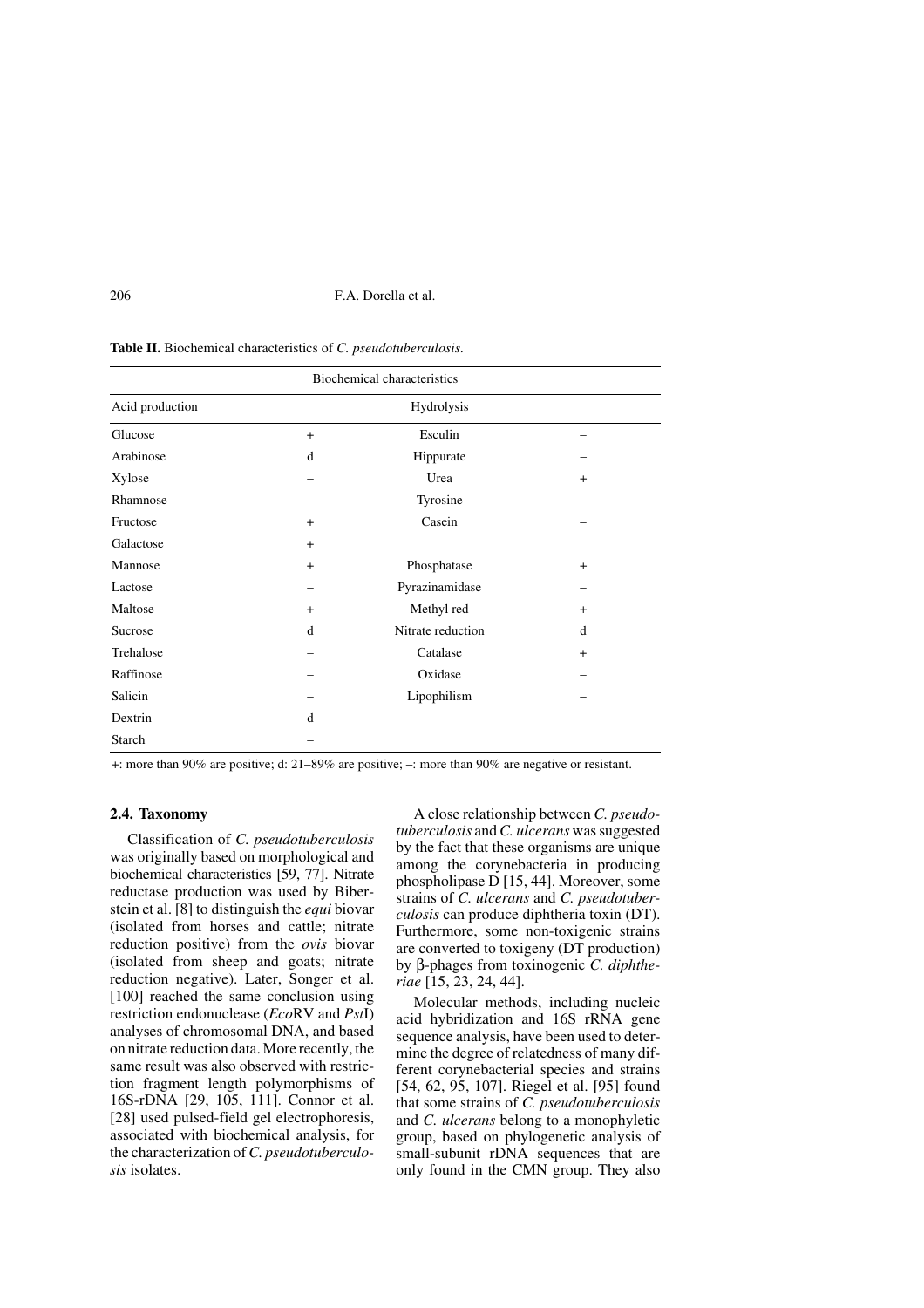concluded that the *equi* and *ovis* biovars of *C. pseudotuberculosis* should not be classified as subspecies, due to their high genomic similarity. In two other independent studies [54, 107], *C. pseudotuberculosis* was found to be closely related to *C. ulcerans*.

More recently, analysis of partial gene sequences from the β-subunit of RNA polymerase (*rpoB)* has been shown to be more accurate for the identification of *Corynebacterium* species than analyses based on 16S rDNA [61, 62]. This method has also been successfully used to identify mycobacterial species [63]. Although the *rpoB* gene is a powerful identification tool, many authors propose that it may be used to complement the 16S rRNA gene analysis in the phylogenetic studies of *Corynebacterium* and *Mycobacterium* species [61–63, 74]. We have constructed a phylogenetic tree based on *rpoB* gene sequences of reference strains from the CMN group (Fig. 1). Based on this phylogenetic tree, we can observe a clear relationship between *C. pseudotuberculosis* and *C. ulcerans*. Moreover, analysis using the *rpoB* gene allowed the identification of the group that these two species belong to, as previously observed [61, 62].

# **3. GENERAL ASPECTS OF** *C. PSEU-DOTUBERCULOSIS* **INFECTION**

Though *C. pseudotuberculosis* was originally identified as the causative microorganism of CLA in sheep and goats, this bacterium has also been isolated from other species, including horses, in which it causes ulcerative lymphangitis and pigeon fever in cattle, camels, swine, buffaloes, and humans [89, 97, 114, 117].

# **3.1. Transmission**

The potential of *C. pseudotuberculosis* to survive for several weeks in the environment likely contributes to its ability to spread within a herd or flock [4, 117]. Transmission among sheep or goats occurs mainly through contamination of superficial wounds, which can appear during common procedures, such as shearing, castration and ear tagging, or through injuries of the animal's bodies generated by other traumatic events. Not infrequently, contaminated sheep cough bacteria onto skin cuts of other sheep, constituting another means of transmission [84, 114]. In cattle, as well as in buffaloes, there is evidence of mechanical transmission of this bacterium by houseflies and by other Diptera, though the natural mechanisms of infection with *C. pseudotuberculosis* are not well documented [97, 116, 117].

# **3.2. Human cases**

Human infection caused by *C. pseudotuberculosis* is a rare event, and most of the reported cases have been related to occupational exposure; one case, diagnosed in 1988, involved the ingestion of raw goat meat and cow milk [89]. About 25 cases of infection of humans with this microorganism have been reported in the literature [67, 73, 89].

Peel et al. [89] reviewed 22 cases, in which infected humans were generally presented with lymphadenitis, abscesses, and constitutional symptoms. Mills et al. [73] described suppurative granulomatous lymphadenitis in a boy, due to contact with contaminated farm animals. Liu et al. [67] reported a *C. pseudotuberculosis* infection in a patient's eye, due to an ocular implant.

In most cases, the patients received antibiotic therapy and the affected lymph nodes were surgically removed [67, 73, 89].

#### **3.3. Caseous lymphadenitis**

Caseous lymphadenitis causes significant economic losses to sheep and goat producers worldwide, mainly due to the reduction of wool, meat and milk yields, decreased reproductive efficiencies of affected animals and condemnation of carcasses and skins in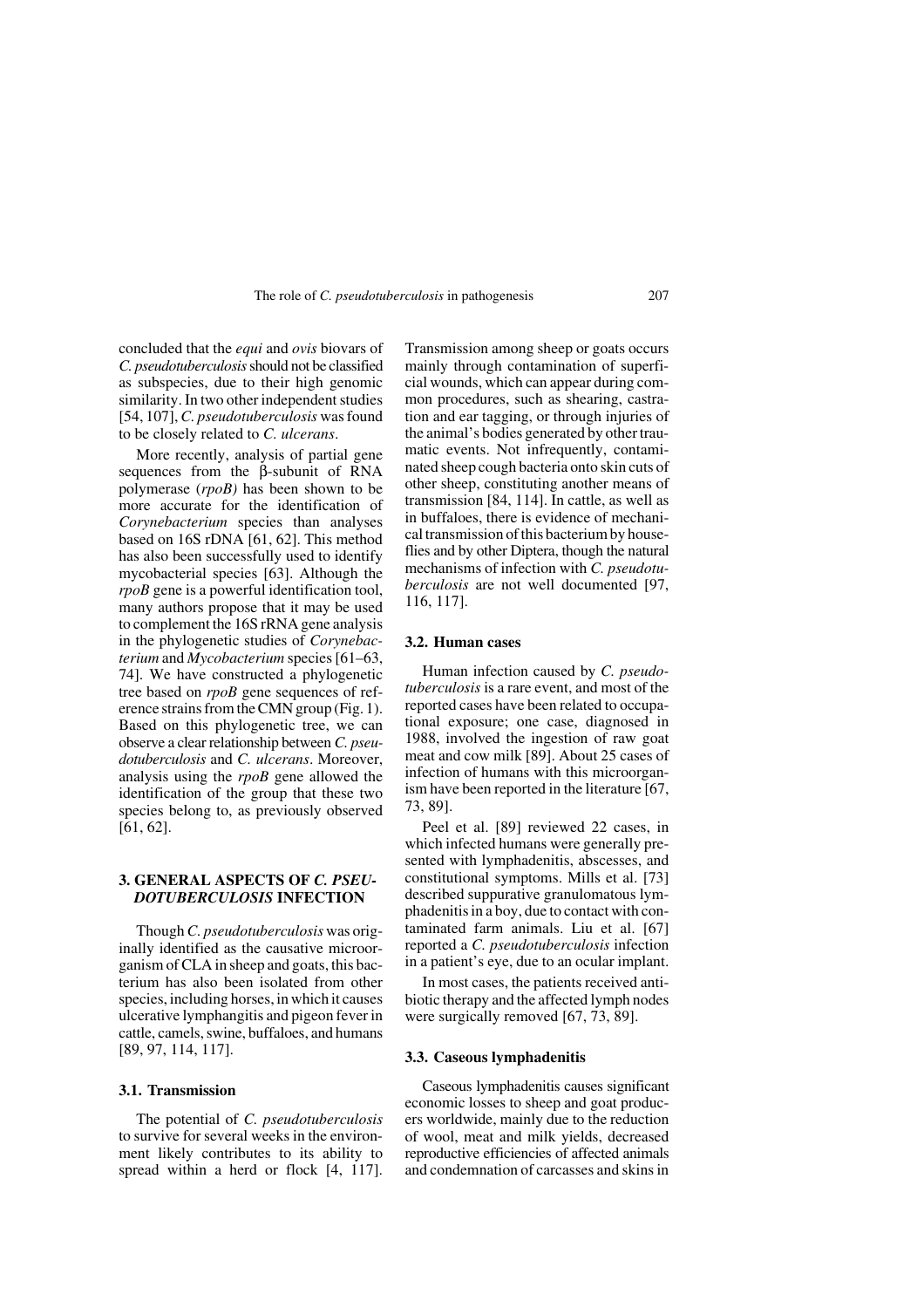abattoirs [3, 83]. The manifestations of CLA in small ruminants are characterized mainly by bacteria-induced caseation necrosis of the lymph glands. The most frequent form of the disease, external CLA, is characterized by abscess formation in superficial lymph nodes and in subcutaneous tissues. These abscesses can also develop internally in organs, such as the lungs, kidneys, liver and spleen, characterizing visceral CLA [72, 91]. In some cases, the infection produces few obvious clinical signs in the animal, remaining unrecognized until a post-mortem examination has been carried out, making it difficult to obtain definitive data about the prevalence of this disease [3, 17, 83].

#### **3.4. Epidemiology of CLA**

Recent epidemiological surveys have examined the prevalence of CLA in different countries [2, 3, 6, 11, 28, 85]. Among flocks surveyed in Australia, the average prevalence of CLA in adult sheep was 26% [85]. Forty-five percent of the farmers interviewed in a study in the United Kingdom had seen abscesses in their sheep; however, this could be an overestimation of CLA prevalence since few farmers had investigated the causes of the abscesses [11]. Twenty-one percent of 485 culled sheep examined in Canadian slaughterhouses had CLA [3]. This disease remains an important subject of veterinary concern throughout the world.

#### **3.5. Diagnosis and control of CLA**

Controlling CLA with antibiotics is not an easy task, since viable bacteria stay protected inside abscesses due to the thick capsule that surrounds them [91, 103, 114]. It is generally agreed that the best strategy to control the disease is vaccination of healthy animals, along with the identification/removal of infected animals [13, 71, 84, 114]. However, the difficulties associated with the early clinical identification of infected animals can be a hindrance to such a strategy.

Several serodiagnostic tests have been developed to overcome the problem of clinical identification of CLA, but most have been reported to lack either sensitivity or specificity [14, 16, 70, 71, 104, 114, 118]. Nevertheless, some enzyme-linked immunosorbent assay (ELISA)-based diagnostic tests have been reported to be effective in control and eradication programs [32, 33, 110]. Recently, ELISA tests to detect gamma interferon (IFN-γ), as a marker of cell-mediated immunity against *C. pseudotuberculosis*, have been developed [71, 86, 93]. The IFN-γ ELISA test appears to be more sensitive than the normal antibody ELISA in detecting prior infection in goats, and it does not seem to be affected by vaccination in sheep [71]. Another novel strategy that holds promise for the diagnosis of CLA is the use of polymerase chain reaction (PCR) tests specific for *C. pseudotuberculosis* to identify bacteria isolated from abscesses [21].

# **4. FROM PROTEINS TO DNA: COMMERCIAL AND EXPERIMENTAL VACCINES**

#### **4.1. Commercial vaccines**

Most of the currently-available commercial vaccines for caseous lymphadenitis are combined with vaccines against other pathogens. These include *Clostridium tetani*, *Cl. perfringens*, *Cl. septicum*, *Cl. novyi* and *Cl. chauvoei* [85, 91, 103, 114]. These vaccines are based on inactivated phospholipase D (PLD) and are called toxoid vaccines.

Paton et al. [84], in an analysis of the effectiveness of a combined toxoid vaccine against CLA, reported a reduction in the number and size of CLA lung abscesses and a decrease in the spread of this disease within the flock. However, in another study [85], it was reported that although 43% of the farmers applied commercial CLA vaccines, only 12% used them correctly. It was concluded that adjustments in vaccination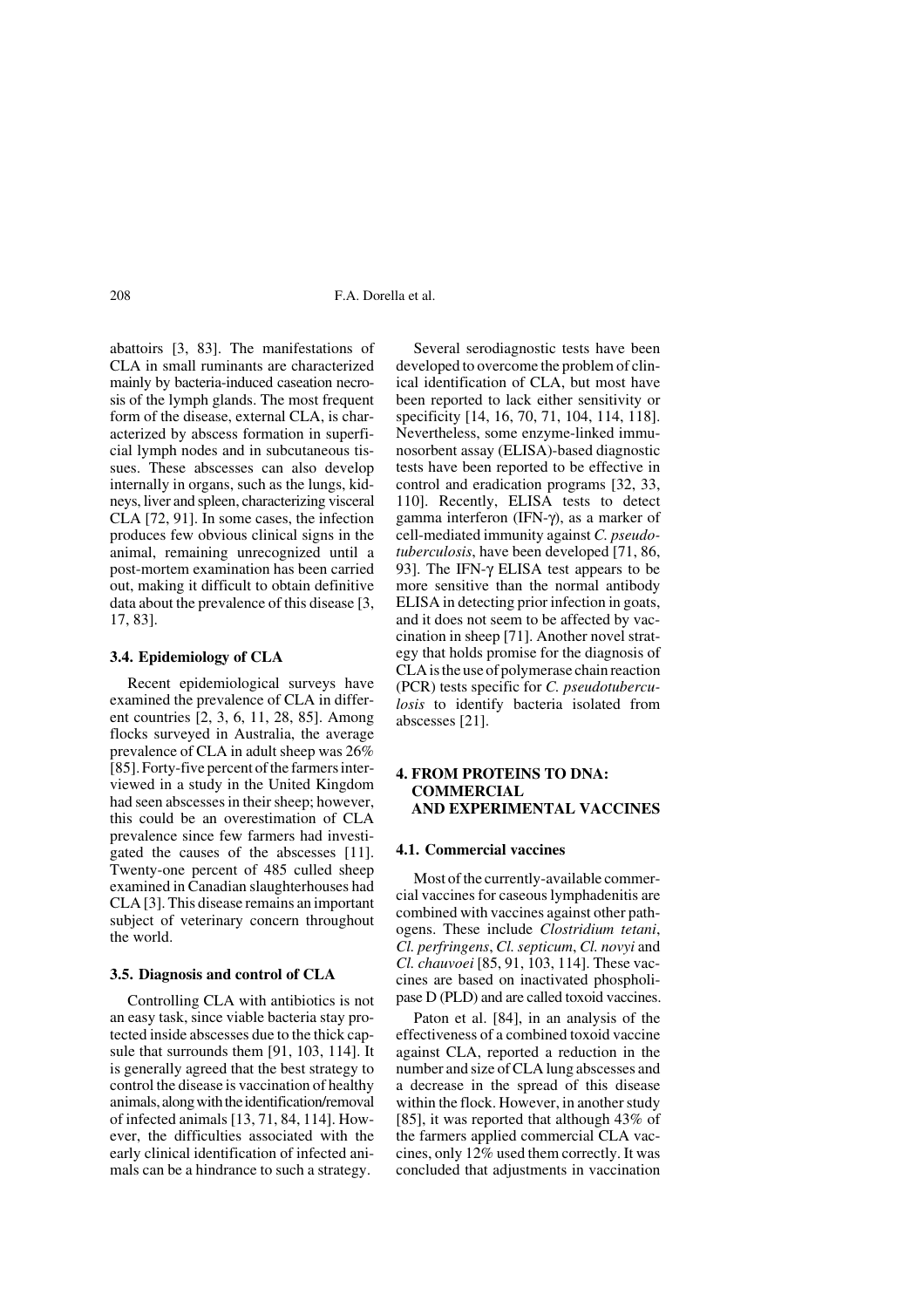

**Figure 1.** Dendrogram representing the phylogenetic relationships of the CMN group (*Corynebacterium*, *Mycobacterium*, *Nocardia* and *Rhodococcus* species) obtained by the neighbor-joining method [96]. The tree was derived from the alignments of *rpoB* gene sequences. The phylogenetic distances were calculated by the software MEGA 3 [64]. The support of each branch, as determined from 1 000 bootstrap samples, is indicated by the value at each node (in percent).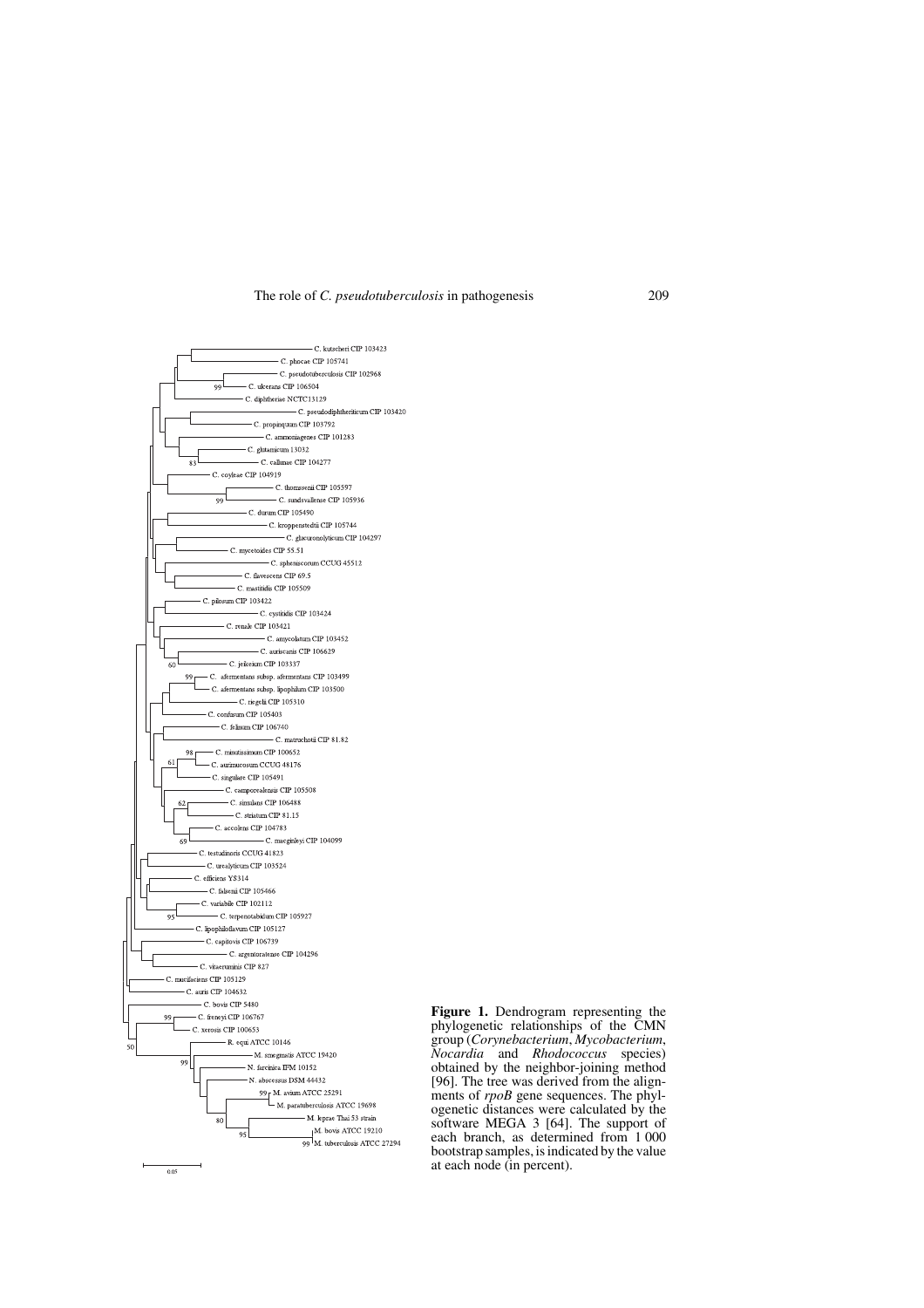programs would dramatically diminish the prevalence of CLA.

Not all the vaccines licensed for use in sheep can be used to vaccinate goats. Moreover, while the recommended vaccination program for sheep consists of two priming doses in lambs and yearly boosters in adult sheep, revaccination is recommended at six-month intervals in goats [85, 114].

A live attenuated vaccine strain of *C. pseudotuberculosis*, strain 1002, has been licensed for use in Brazil since 2000. It is already being produced industrially and is available in a liquid form that must be administrated yearly to the animals, subcutaneously; a lyophilized version is also being developed by the Empresa Baiana de Desenvolvimento Agrícola (http:// www.ebda.ba.gov.br). This live vaccine was reported to confer around 83% protection against CLA in goats in experimental assays and in field trials.

#### **4.2. Experimental vaccines**

*C. pseudotuberculosis* Toxminus (pld mutant) has been used as a live bacterial vector to deliver heterologous antigenic proteins [75]. Five heterologous genes (the gene coding for *Mycobacterium leprae* 18-kDa antigen, *Taenia ovis* 45W gene, *Babesia bovis* 11C5 antigen, the *Dichelobacter nodosus* gene encoding mature basic protease (*bprV*) and *Anaplasma marginale* ApH antigen), plus a genetically inactivated analogue of PLD, were used to construct plasmids expressing foreign genes in the Toxminus strain. Three proteins elicited specific antibody responses in experimentally vaccinated sheep. The expression by Toxminus of mature basic protease (*bprV*) of *D. nodosus* fused to the carboxy-terminus of *Mycobacterium leprae* 18-kDa antigen against ovine footrot [76] was also tested. Though the animals were not protected from footrot, this live recombinant vaccine was capable of eliciting a humoral immune response, and it may be capable of successfully delivering a foreign antigen.

Recently, the immune responses of sheep vaccinated with a DNA vaccine expressing the extracellular domain of bovine CTLA-4, fused to HIg and a genetically detoxified phospholipase D (boCTLA-4-HIg-ΔPLD) from *C. pseudotuberculosis* have been investigated [22]. CTLA-4 binds with high affinity to the B7 membrane antigen on antigen-presenting cells (APC), enhancing the humoral immune response to a vaccine antigen. Though the genetically attenuated vaccine was found to be only partially effective against experimental challenge with *C. pseudotuberculosis*, the targeted DNA vaccine provided sheep with a significantly improved antibody response. In order to improve the efficacy of this DNA vaccine, De Rose et al. [31] tested different routes of immunization: (i) intramuscular DNA injection, (ii) subcutaneous DNA injection and (iii) gene gun bombardment. Intramuscular vaccination gave a level of protection similar to that observed with protein vaccination, while subcutaneous and gene gun vaccination did not protect sheep against bacterial challenge.

# **5. DETERMINANTS OF VIRULENCE**

#### **5.1. Phospholipase D**

Phospholipase D (PLD) is a potent exotoxin produced by *C. pseudotuberculosis* and it has been considered as the major virulence factor for this bacterium [51, 65].

This exotoxin is a permeability factor that promotes the hydrolysis of ester bonds in sphingomyelin in mammalian cell membranes, possibly contributing to the spread of the bacteria from the initial site of infection to secondary sites within the host [19, 30, 65, 69, 89, 106, 108]. Moreover, it provokes dermonecrotic lesions, and at higher doses it is lethal to a number of different species of laboratory and domestic animals [34, 102]. Damage and destruction of caprine macrophages have been observed during infection with *C. pseudotuberculosis.*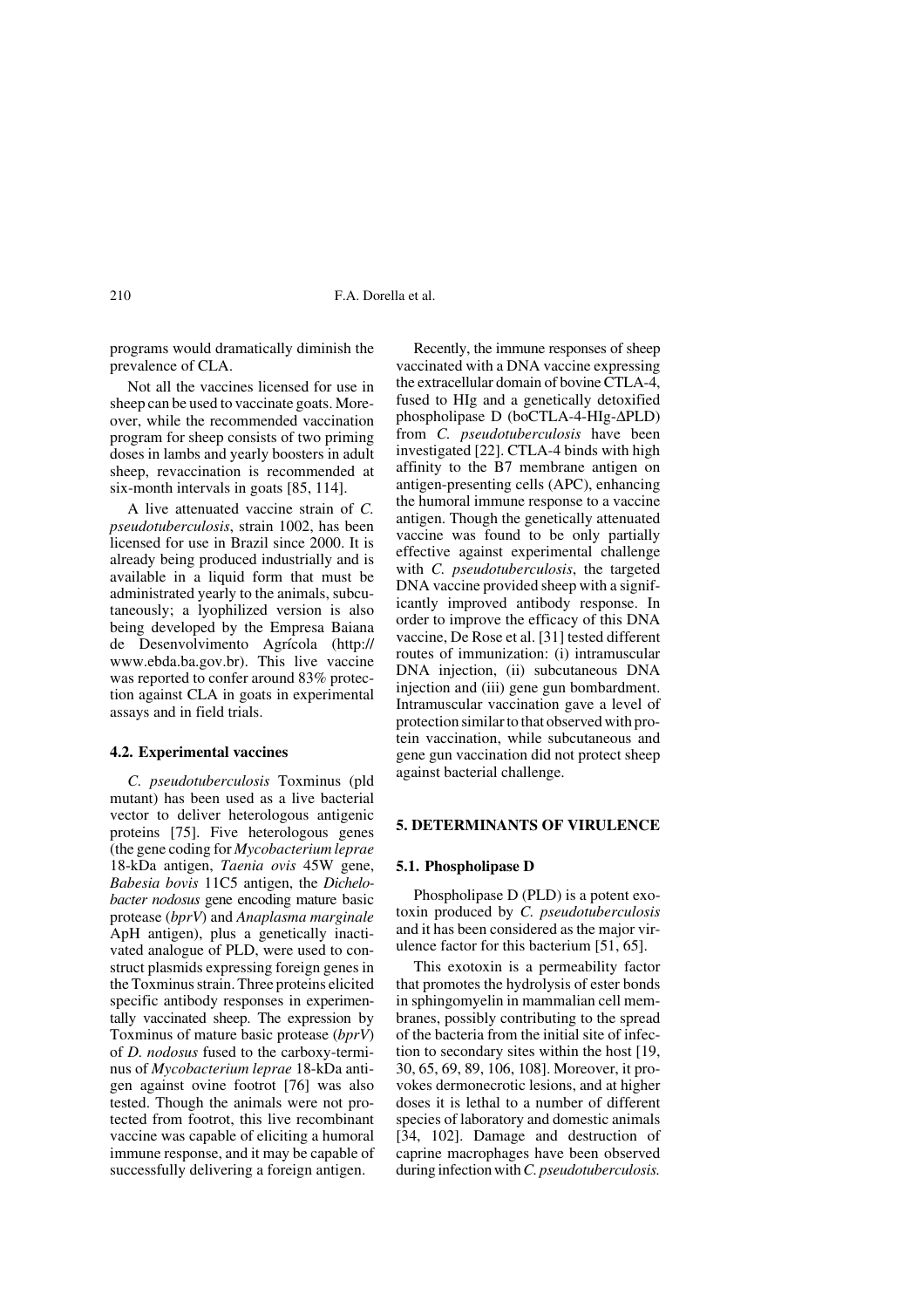This lethal effect is due to action of PLD [109].

Several of the biological activities of *C. pseudotuberculosis* PLD, as well as its molecular structure, have also been found in sphingomyelinases in the venom of the medically important spider genus *Loxosceles* [7, 10, 30, 102, 108, 112].

The use of an antitoxin has prevented the spread of *C. pseudotuberculosis* within the host; however, it is not able to prevent the development of abscesses [114]. Moreover, vaccination of goats with formalized exotoxin, i.e. with inactive PLD, also prevented the spread of bacteria, following experimental challenge [13].

#### **5.2. Toxic cell-wall lipids**

The surface lipids of *C. pseudotuberculosis* have long been described as major factors contributing to its pathogenesis [18, 47, 48, 58]. The toxicity of the extracted lipid material has been demonstrated by the induction of hemorrhagic necrosis following intradermal injection in guinea pigs [58]. Mouse peritoneal macrophages were found to be highly susceptible to the necrotizing action of *C. pseudotuberculosis* surface lipids, but this cytotoxic effect is not observed in rabbit cells [48]. However, infection with *C. pseudotuberculosis* in the guinea pig invariably progresses until death, while guinea pig macrophages are not susceptible to the cytotoxic action of the bacterial lipids [48, 57]. Tashjian et al. [109] observed that *C. pseudotuberculosis* was resistant to killing and digestion by caprine macrophages due to its lipid coat.

A study carried out in mice with 25 isolates of *C. pseudotuberculosis* proposed that there is a direct relationship of the percentage of surface lipids with the induction of chronic abscessation [78].

#### **5.3. New candidates**

Recently, it has been proposed that a putative *C. pseudotuberculosis* iron uptake gene cluster has a role in its virulence [9]. The four genes in this putative operon were identified downstream from the *pld* gene. They were designated as Fe acquisition genes (*fag*) *A*, *B*, *C* and *D*. Since *C. pseudotuberculosis* is an intracellular pathogen, this bacterium must be able to acquire iron from an environment in which this nutrient is scarce. Although there was no alteration in the utilization of iron by a *fagB(C)* mutant in vitro, this mutant had a decreased ability to survive and to cause abscesses in experimentally-infected goats [9].

# **6. MOLECULAR STRATEGIES FOR THE STUDY OF VIRULENCE IN** *C. PSEUDOTUBERCULOSIS*

# **6.1. Identification of immunodominant peptides**

To date, the most widely studied *C. pseudotuberculosis* protein is PLD. It has already been purified, cloned and expressed in *E. coli* [34, 50, 69, 101].

A protective antigen, corynebacterial secreted protease 40 (CP40) [115], has been identified in *C. pseudotuberculosis* by applying a strategy that involves the local immune response, analyzing the specificity of antibodies produced by B cells [113]. Antibody secreting cells (ASC), obtained from induced infections in sheep, produce antibodies with high specificity. These antibodies are used as probes to screen wholecell antigens of *C. pseudotuberculosis* by immunoblots. CP40 was one of the earliest antigens recognized in immunoblots of sera. ELISA tests confirmed the results obtained with immunoblots, and field trials with this semipurified antigen showed that CP40 was highly protective against experimentally-induced CLA [113].

Some researchers have analyzed and characterized soluble and insoluble proteins that have immunodominant potential [12, 79]. Though many other immunogenic excreted-secreted components have been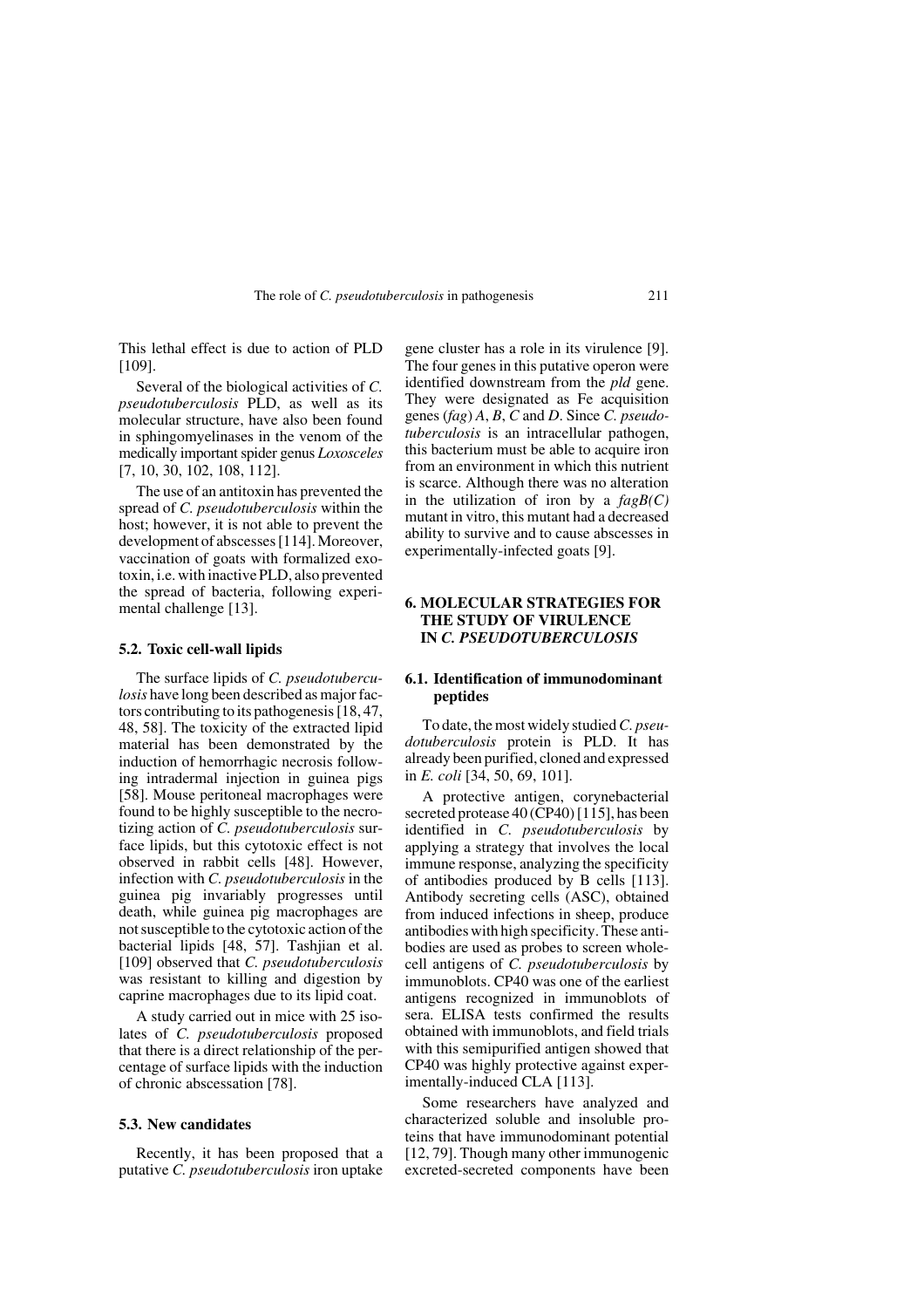described, using immunoblot techniques [86, 87], these proteins have not been identified. However, they reliably detected CLA infection in goats, and they could be used as vaccine components.

#### **6.2. Generation of mutants**

Random chemical mutagenesis, with formic acid, was used by Haynes et al. [49] to produce enzymatically-inactive PLD. This analog protein, though inactive, still had immunological activity [49]. Hodgson et al. [51] and McNamara et al. [68] used site-specific mutagenesis to produce *pld* mutants that had reduced ability to establish infection and were unable to disseminate in sheep and goats.

Site-specific amino acid substitution has also been used to generate genetic inactivation of the *pld* gene in two independent experiments. Tachedjian et al. [106] substituted the His20 in the PLD active site with other amino acids, obtaining mutants that were able to produce a genetically-inactivated version of PLD. After analysis of mutant gene expression, two mutants were selected that retained features useful for toxoid vaccine development. In another study, the inactivated protein, in which His20 was substituted by Ser, gave 44% protection in sheep challenged with the bacterium [52].

A mutant of the *C. pseudotuberculosis recA* gene was generated by site-specific inactivation [92]. The mutant had its homologous recombination efficiency decreased 8– 10 fold. Nevertheless, in vivo analysis revealed that the mutated *recA* gene did not affect the virulence of this bacterium in mice.

Reduction of virulence of *C. pseudotuberculosis* mutants was obtained by Simmons et al. [98]. Allelic exchange was used to generate *aroQ*-attenuated mutants that were unable to cause CLA in murine models. It was suggested that highly attenuated *aroQ* mutants of *C. pseudotuberculosis* could be used as vaccine vectors [99].

The ability of the *fag* genes to be induced by limited iron was studied by transcriptional fusions with the *lacZ* reporter gene, followed by an assay for β-galactosidase activity [9]. The resultant mutants were grown in both iron-rich and iron-limited media. The mutants expressed very low levels of β-galactosidase activity in ironrich medium and almost three-fold more in iron-limited medium. Although not well expressed in vitro, this putative operon appears to be induced by limited iron.

Our research group has identified 34 insertional mutants of genes coding for fimbrial and transport subunits, and also for hypothetical and unknown function proteins from *C. pseudotuberculosis*, using random transposon mutagenesis with the TnFuZ transposition system [42], a tool that generates transcriptional and translational fusions with the *phoZ* gene (encoding alkaline phosphatase) of *Enterococcus faecalis*1. This discovery indicates promising target genes that could contribute to the development of attenuated vaccine strains.

# **7. FUTURE DIRECTIONS**

Despite the various molecular strategies that have been employed, efficient tools for the genetic study of *C. pseudotuberculosis* are still scarce. In fact, the main reason for the lack of molecular investigation of this organism is that the genetics of the genus have been little studied with modern techniques, making it difficult to identify and characterize factors that could be involved in virulence [20]. Nevertheless, other representatives of the CMN group are better characterized, and the genetic tools that have been developed could be directly applicable to *C. pseudotuberculosis* in future studies.

<sup>1</sup> Dorella F.A., Estevam E.M., Pacheco L.G.C., Guimarães C.T., Lana U.G.P., Gomes E.A., Miyoshi A., Azevedo V., unpublished results.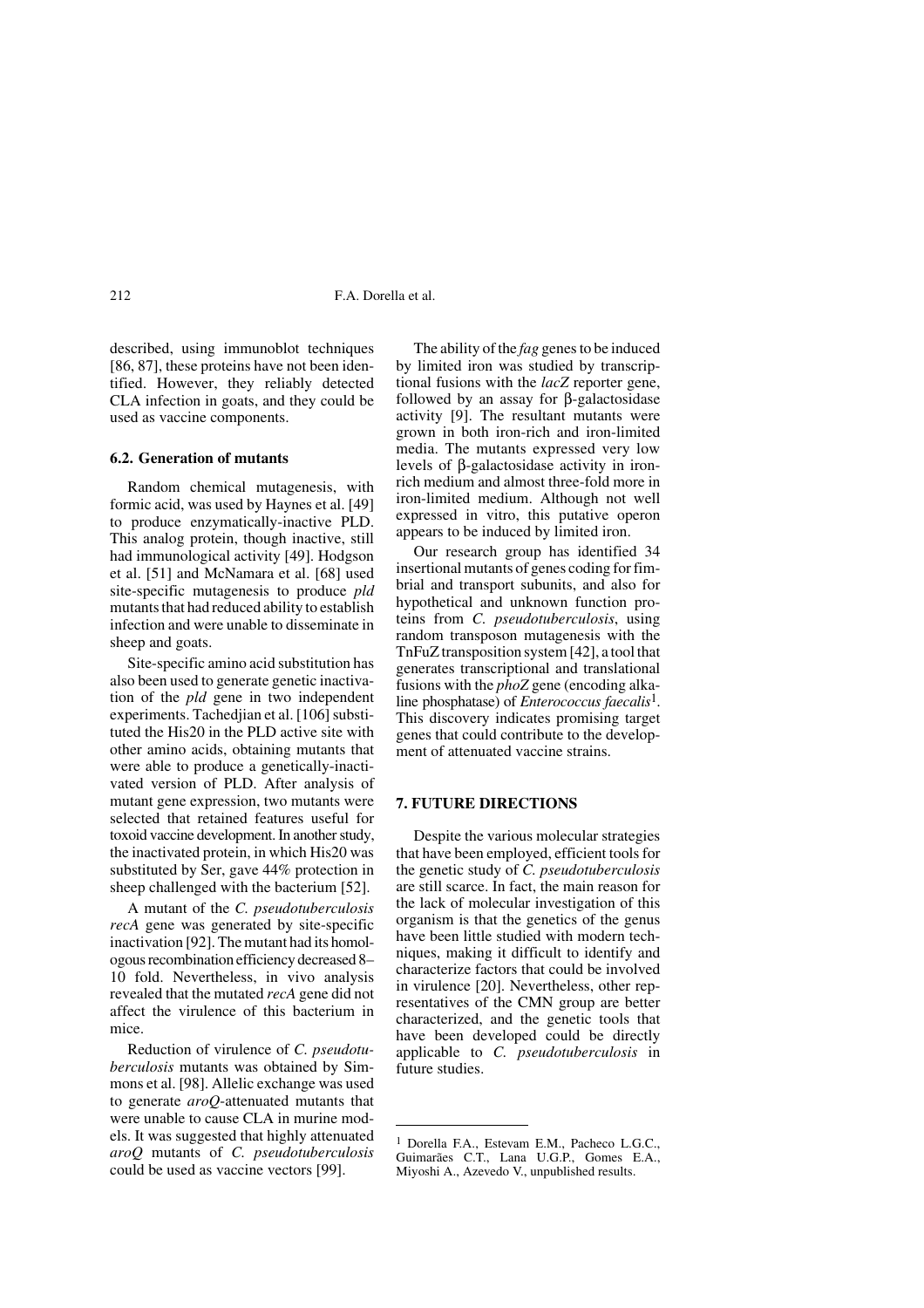# **ACKNOWLEDGEMENTS**

Miyoshi A. and Azevedo V. share the same credit in the senior authorship of this work. This work was supported by CNPq (Conselho Nacional de Desenvolvimento Científico e Tecnológico, Brasil), CAPES (Coordenação de Aperfeiçoamento de Pessoal de Nível Superior, Brasil), FINEP (Financiadora de Estudos e Projetos-01.04.760.00) and FAPEMIG (Fundação de Amparo à Pesquisa do Estado de Minas Gerais, Brasil).

# **REFERENCES**

- [1] Adamson P.J., Wilson W.D., Hirsh D.C., Baggot J.D., Martin L.D., Susceptibility of equine bacterial isolates to antimicrobial agents, Am. J. Vet. Res. 46 (1985) 447–450.
- [2] Al-Rawashdeh O.F., al-Qudah K.M., Effect of shearing on the incidence of caseous lymphadenitis in Awassi sheep in Jordan, J. Vet. Med. B Infect. Dis. Vet. Public Health 47 (2000) 287–293.
- [3] Arsenault J., Girard C., Dubreuil P., Daignault D., Galarneau J.-R., Boisclair J., Simard C., Bélanger D., Prevalence of and carcass condemnation from maedi-visna, paratuberculosis and caseous lymphadenitis in culled sheep from Quebec, Canada, Prev. Vet. Med. 59 (2003) 67–81.
- [4] Augustine J.L., Renshaw H.W., Survival of Corvnebacterium pseudotuberculosis in *Corynebacterium pseudotuberculosis* in axenic purulent exudate on common barnyard fomites, Am. J. Vet. Res. 47 (1986) 713–715.
- [5] Bayan N., Houssin C., Chami M., Leblon G., Mycomembrane and S-layer: two important structures of *Corynebacterium glutamicum* cell envelope with promising biotechnology applications, J. Biotechnol. 104 (2003) 55–56.
- [6] Ben Said M.S., Ben Maitigue H., Benzarti M., Messadi L., Rejeb A., Amara A., Epidemiological and clinical studies of ovine caseous lymphadenitis, Arch. Inst. Pasteur Tunis 79  $(2002)$  51–57
- [7] Bernheimer A.W., Campbell B.J., Forrester L.J., Comparative toxinology of *Loxosceles reclusa* and *Corynebacterium pseudotuber-culosis*, Science 228 (1985) 590–591.
- [8] Biberstein E.L., Knight H.D., Jang S., Two biotypes of *Corynebacterium pseudotuberculosis*, Vet. Rec. 89 (1971) 691–692.
- Billington S.J., Esmay P.A., Songer J.G., Jost B.H., Identification and role in virulence of putative iron acquisition genes from *Coryne-*

*bacterium pseudotuberculosis*, FEMS Microbiol. Lett. 208 (2002) 41–45.

- [10] Binford G.J., Cordes M.H.J., Wells M.A., Sphingomyelinase D from venoms of *Loxosceles* spiders: evolutionary insights from cDNA sequences and gene structure, Toxicon 45 (2005) 547–560.
- [11] Binns S.H., Bairley M., Green L.E., Postal survey of ovine caseous lymphadenitis in the United Kingdom between 1990 and 1999, Vet. Rec. 150 (2002) 263–268.
- [12] Braithwaite C.E., Smith E.E., Songer J.G., Reine A.H., Characterization of detergentsoluble proteins of *Corynebacterium pseudotuberculosis*, Vet. Microbiol. 38 (1993) 59–70.
- [13] Brown C.C., Olander H.J., Biberstein E.L., Morse S.M., Use of a toxoid vaccine to protect goats against intradermal challenge exposure to *Corynebacterium pseudotuberculosis*, Am. J. Vet. Res. 47 (1986) 1116–1119.
- [14] Brown C.C., Olander H.J., Alves S.F., Synergistic hemolysis-inhibition titers associated with caseous lymphadenitis in a slaughterhouse survey of goats and sheep in Northeast-ern Brazil, Can. J. Vet. Res. 51 (1987) 46–49.
- [15] Buck G.A., Cross R.E., Wong T.P., Loera J., Groman N., DNA relationships among some *tox*-bearing corynebacteriphages, Infect. Immun. 49 (1985) 679–684.
- [16] Burrell D.H., A simplified double immunodiffusion technique for detection of *Corynebacterium ovis* antitoxin, Res. Vet. Sci. 28 (1980) 234–237.
- [17] Buxton A., Fraser G., *Corynebacterium*, in: Buxton A., Fraser G. (Eds.), Animal Microbiology, Blackwell Scientific Publications, Edinburgh, 1977, pp. 177–183.
- [18] Carne H.R., Kater J.C., Wickham N., A toxic lipid from the surface of *Corynebacterium ovis*, Nature 178 (1956) 701–702.
- [19] Carne H.R., Onon E.O., Action of *Corynebacterium ovis* exotoxin on endothelial cells of blood vessels, Nature 271 (1978) 246–248.
- [20] Cerdeño-Tárraga A.M., Efstratiou A., Dover L.G., Holden M.T.G., Pallen M., Bentley S.D., et al., The complete genome sequence and analysis of *Corynebacterium diphthteriae* NCTC13129, Nucleic Acids Res. 31 (2003) 6516–6523.
- [21] Çetinkaya B., Karahan M., Atil E., Kalin R., De Baere T., Vaneechoutte M., Identification of *Corynebacterium pseudotuberculosis* isolates from sheep and goats by PCR, Vet. Microbiol. 2359 (2002) 1–9.
- [22] Chaplin P.J., De Rose R., Boyle J.S., McWaters P., Kelly J., Tennent J.M., Lew A.M., Scheerlinck J.-P.Y., Targeting improves the efficacy of a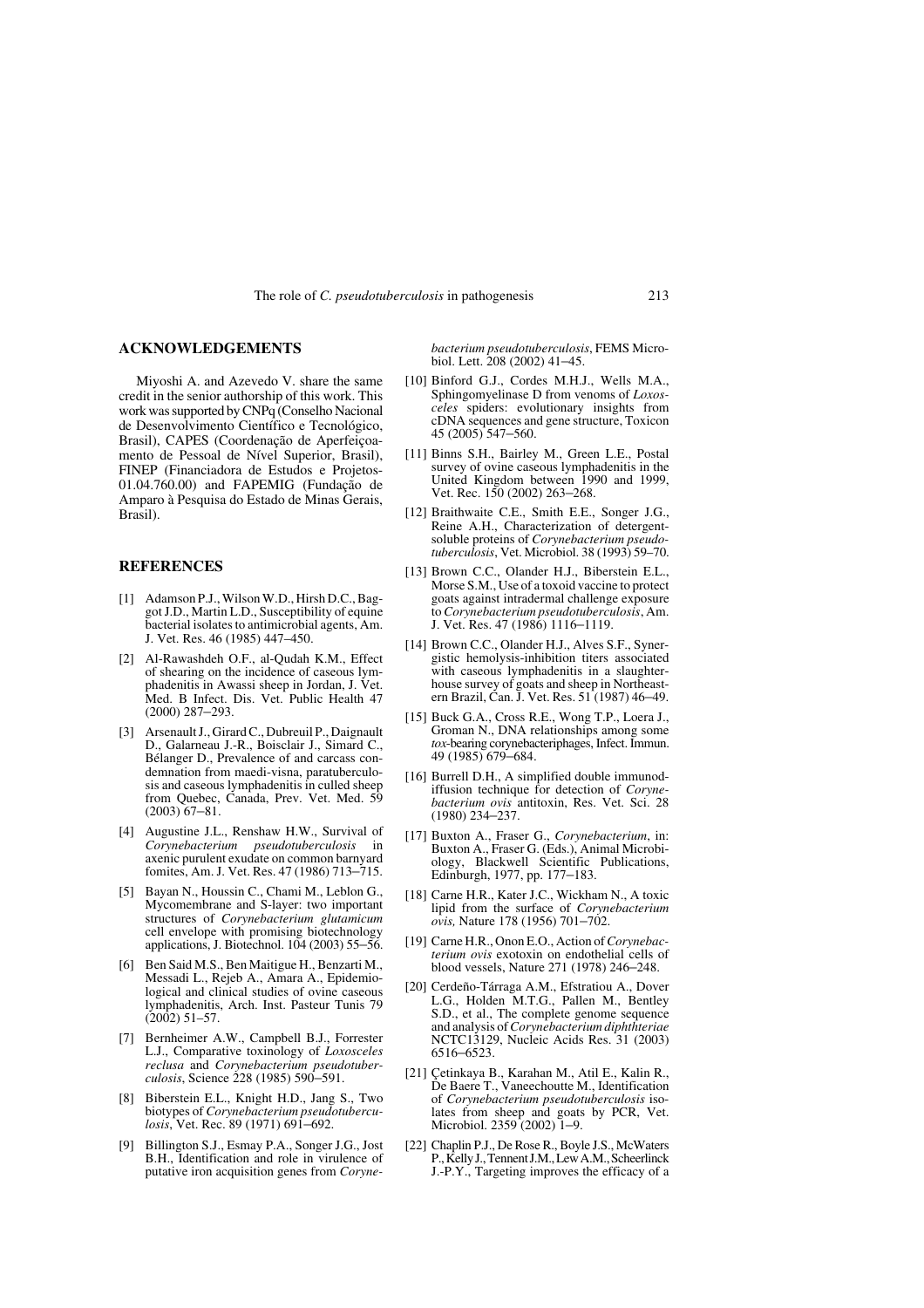DNA vaccine against *Corynebacterium pseudotuberculosis* in sheep, Infect. Immun. 67 (1999) 6434–6438.

- [23] Cianciotto N., Groman N., A beta-related corynebacteriophage which lacks a *tox* allele but can acquire it by recombination with phage, Infect. Immun. 49 (1985) 32–35.
- [24] Cianciotto N., Rappuoli R., Groman N., Detection of homology to the beta bacteriophage integration site in a wide variety of *Corynebacterium* ssp., J. Bacteriol. 168 (1986) 103–108.
- [25] Cole S.T., Brosch R., Parkhill J., Garnier T., Churcher C., Harris D., et al., Deciphering the biology of *Mycobacterium tuberculosis* from the complete genome sequence, Nature 393 (1998) 537–544.
- [26] Collins M.D., Goodfellow M., Minnikin D.E., Fatty acid composition of some mycolic acidcontaining coryneform bacteria, J. Gen. Microbiol. 128 (1982) 2503–2509.
- [27] Collins M.D., Falsen E., Akervall E., Sjoden B., Alvarez A., *Corynebacterium kroppenstedtii* sp. Nov., a novel corynebacterium that does not contain mycolic acids, Int. J. Syst. Bacteriol. 48 (1998) 1449–1454.
- [28] Connor K.M., Quirie M.M., Baird G., Donachie W., Characterization of United Kingdom isolates of *Corynebacterium pseudotuberculosis* using pulsed-field gel electrophoresis, J. Clin. Microbiol. 38 (2000) 2633– 2637.
- [29] Costa L.R.R., Spier S.J., Hirsh D.C., Comparative molecular characterization of *Corynebacterium pseudotuberculosis* of different origin, Vet. Microbiol. 62 (1998) 135–143.
- [30] Coyle M.B., Lipsky B.A., Coryneform bacteria in infections diseases: clinical and laboratory aspects, Clin. Microbiol. Rev. 3 (1990)  $227 - 246$ .
- [31] De Rose R., Tennent J., McWaters P., Chaplin P.J., Wood P.R., Kimpton W., Cahill R., Scheerlinck J.P., Efficacy of DNA vaccination by different routes of immunisation in sheep, Vet. Immunol. Immunopathol. 90 (2002) 55–63.
- [32] Dercksen D.P., ter Laak E.A., Schreuder B.E., Eradication programme for caseous lymphadenitis in goats in The Netherlands, Vet. Rec. 138 (1996) 237.
- [33] Dercksen D.P., Brinkhof J.M.A., Dekker-Nooren T., van Maanen K., Bode C.F., Baird G., Kamp E.M., A comparison of four serological tests for the diagnosis of caseous lymphadenitis in sheep and goats, Vet. Microbiol. 75 (2000) 167–175.
- [34] Egen N.B., Cuevas W., McNamara P.J., Sammons D.W., Humphreys R., Songer J.G., Purification of the phospholipase D of *Corynebacterium pseudotuberculosis* by recycling isoelectric focusing, Am. J. Vet. Res. 50 (1989) 1319–1322.
- [35] Fernández E.P., Vela A.I., Las Heras A., Domínguez L., Fernández-Garayzábal J.F., Moreno M.A., Antimicrobial susceptibility of corynebacteria isolated from ewe's mastitis, Int. J. Antimicrob. Agents 18 (2001) 571– 574.
- [36] Fleischmann R.D., Alland D., Eisen J.A., Carpenter L., White O., Peterson J., et al., Whole-genome comparison of *Mycobacterium tuberculosis* clinical and laboratory strains, J. Bacteriol. 184 (2002) 5479–5490.
- [37] Foley J.E., Spier S.J., Mihalyi J., Drazenovich N., Leutenegger C.M., Molecular epidemiologic features of *Corynebacterium pseudotuberculosis* isolated from horses, Am. J. Vet. Res. 65 (2004) 1734–1737.
- [38] Fsihi H., Cole S.T., The *Mycobacterium leprae* genome: systematic sequence analysis identifies key catabolic enzymes, ATP-dependent transport systems and a novel *polA* locus associated with genomic variability, Mol. Microbiol. 16 (1995) 909-919.
- [39] Funke G., Lawson P.A., Collins M.D., Heterogeneity within human-derived centers for disease control and prevention (CDC) coryneform group ANF-1-like bacteria and description of *Corynebacterium auris* sp. nov., Int. J. Syst. Bacteriol. 45 (1995) 735–739.
- [40] Garg D.N., Nain S.P.S., Chandiramani N.K., Isolation and characterization of *Corynebacterium ovis* from sheep and goats, Indian Vet. J. 62 (1985) 805–808.
- [41] Garnier T., Eiglmeier K., Camus J.C., Medina N., Mansoor H., Pryor M., et al., The complete genome sequence of *Mycobacterium bovis*, Proc. Natl. Acad. Sci. USA 100 (2003) 7877– 7882.
- [42] Gibson C.M., Caparon M.G., Alkaline phosphatase reporter transposon for identification of genes encoding secreted proteins in grampositive microorganisms, Appl. Environ. Microbiol. 68 (2002) 928-932
- [43] Goodfellow M., Suprageneric classification of actinomycetes, in: Williams S.T. (Ed.), Bergey's manual of systematic bacteriology, Williams and Wilkins, Baltimore, 1989, pp. 2333–2343.
- [44] Groman N., Schiller J., Russell J., *Corynebacterium ulcerans* and *Corynebacterium pseudotuberculosis* responses to DNA probes derived from corynephage β and *Corynebacterium*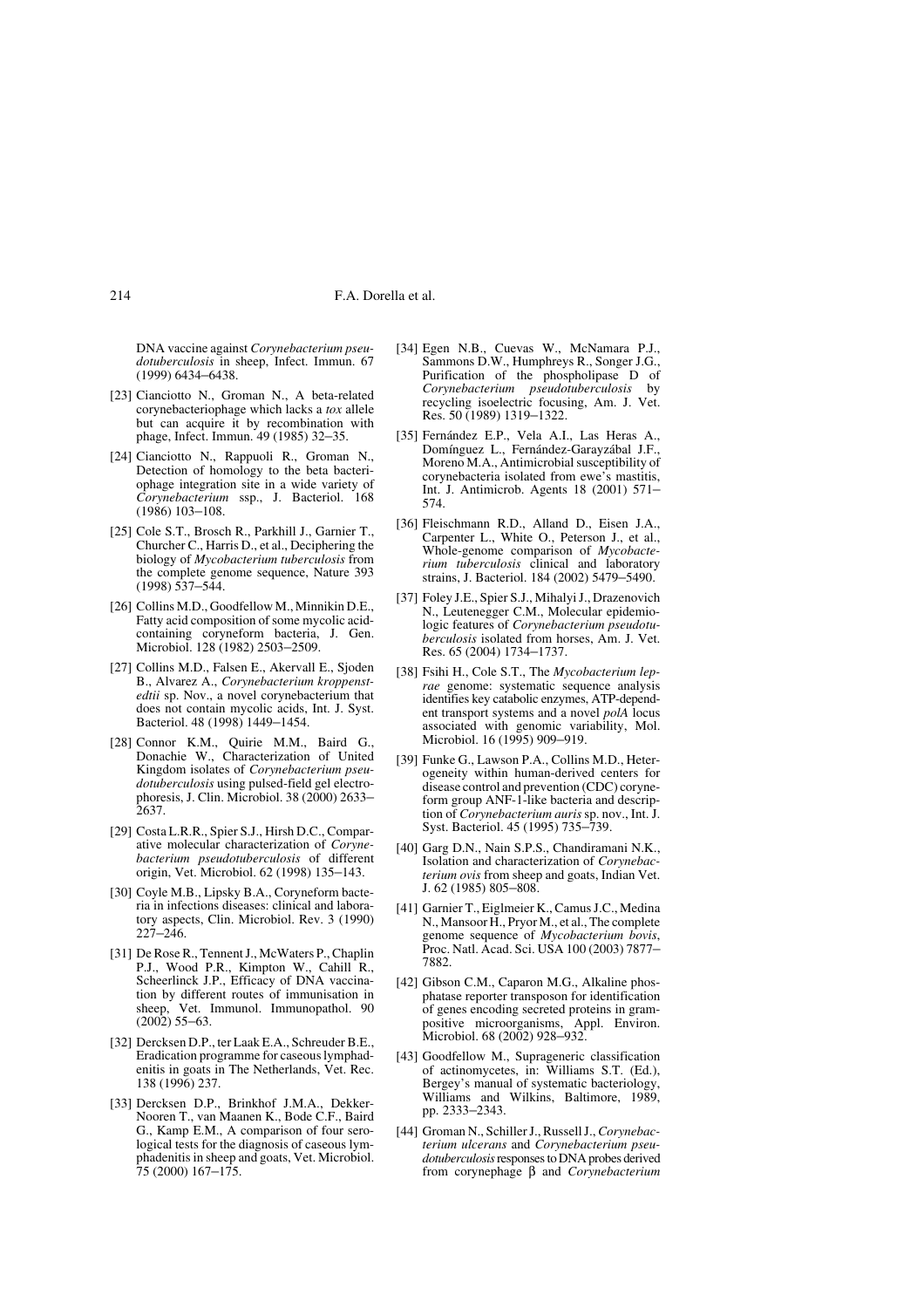*diphtheriae,* Infect. Immun. 45 (1984) 511– 517.

- [45] Hall V., Collins M.D., Hutson R.A., Lawson P.A., Falsen E., Duerden B.I., *Corynebacterium atypicum* sp. nov., from a human clinical source, does not contain corynomycolic acids, Int. J. Syst. Evol. Microbiol. 53 (2003) 1065– 1068.
- [46] Hard G.C., Electron microscopy examination of *Corynebacterium ovis*, J. Bacteriol. 97 (1969) 1480–1485.
- [47] Hard G.C., Examination by electron microscopy of the interaction between peritoneal phagocytes and *Corynebacterium ovis*, J. Med. Microbiol. 5 (1972) 483–491.
- [48] Hard G.C., Comparative toxic effect on the surface lipid of *Corynebacterium ovis* on peritoneal macrophages, Infect. Immun. 12 (1975) 4139–1449.
- [49] Haynes J.A., Tkalcevic J., Nisbet I.T., Production of an enzymatically inactive analog of phospholipase D from *Corynebacterium pseudotuberculosis*, Gene 119 (1992) 119– 121.
- [50] Hodgson A.L., Bird P., Nisbet I.T., Cloning, nucleotide sequence, and expression in *Escherichia coli* of the phospholipase D gene from *Corynebacterium pseudotuberculosis*, J. Bacteriol. 172 (1990) 1256–1261.
- [51] Hodgson A.L.M., Krywult J., Corner L.A., Rothel J.S., Radford A.J., Rational attenuation of *Corynebacterium pseudotuberculosis*: potential cheesy gland vaccine and live delivery vehicle, Infect. Immun. 60 (1992) 2900– 2905.
- [52] Hodgson A.L., Carter K., Tachedjian M., Krywult J., Corner L.A., McColl M., Cameron A., Efficacy of an ovine caseous lymphadenitis vaccine formulated using a genetically inactive form of the *Corynebacterium pseudotuberculosis* phospholipase D, Vaccine 17 (1999) 802–808.
- [53] Holt J.G., Krieg N.R., Sneath P.H.A., Staley J.T., Williams S.T., Irregular, nonsporing Gram-positive rods, in: Holt J.G., Krieg N.R., Sneath P.H.A., Staley J.T., Williams S.T. (Eds.), Bergey's manual of determinative bacteriology, Williams and Wilkins, Baltimore, 1994, p. 593.
- [54] Hou X.-G., Kawamura Y., Sultana F., Hirose K., Miyake M., Otsuka Y., Misawa S., Oguri T., Yamamoto H., Ezaki T., Genetic identification of members of the genus *Corynebacterium* at genus and species levels with 16S rDNA-targeted probes, Microbiol. Immunol. 41 (1997) 453–460.
- [55] Ikeda M., Nakagawa S., The *Corynebacterium glutamicum* genome: features and

impacts on biotechnological processes, Appl. Microbiol. Biotechnol. 62 (2003) 99–109.

- [56] Ishikawa J., Yamashita A., Mikami Y., Hoshino Y., Kurita H., Hotta K., Shiba T., Hattori M., The complete genomic sequence of *Nocardia farcinica* IFM 10152, Proc. Natl. Acad. Sci. USA 101 (2004) 14925–14930.
- [57] Jolly R.D., The pathogenesis of experimental *Corynebacterium ovis* infection in mice, N. Z. Vet. J. 13 (1965) 141–147.
- [58] Jolly R.D., Some observations on surface lipids of virulent and attenuated strains *Corynebacterium ovis*, J. Appl. Bacteriol. 29 (1966) 189–196.
- [59] Jones D., Collins M.D., Irregular, nonsporing Gram-positive rods, in: Smeath P.H.A., Mair N.S., Sharpe M.E., Holt J.G. (Eds.), Bergey's manual of systematic bacteriology, Williams and Wilkins, Baltimore, 1986, pp. 1261–1282.
- [60] Judson R., Songer J.G., *Corynebacterium pseudotuberculosis*: in vitro susceptibility to 39 antimicrobial agents, Vet. Microbiol. 27 (1991) 145–150.
- [61] Khamis A., Raoult D., La Scola B., rpoB gene sequencing for identification of *Corynebacterium* species, J. Clin. Microbiol. 42 (2004) 3925–3931.
- [62] Khamis A., Raoult D., La Scola B., Comparison between rpoB and 16S rRNA gene sequencing for molecular identification of 168 clinical isolates of *Corynebacterium*, J. Clin. Microbiol. 43 (2005) 1934–1936.
- [63] Kim B.J., Lee S.H., Lyu M.A., Kim S.J., Bai G.H., Kim S.J., Chae G.T., Kim E.C., Cha C.Y., Kook Y.H., Identification of Mycobacterial species by comparative sequence analysis of the RNA polymerase gene (*rpoB*), J. Clin. Microbiol. 37 (1999) 1714–1720.
- [64] Kumar S., Tamura K., Nei M., MEGA3: Integrated software for Molecular Evolutionary Genetics Analysis and sequence alignment, Brief. Bioinform. 5 (2004) 150–163.
- [65] Lipsky B.A., Goldberger A.C., Tompkins L.S., Plorde J.J., Infections caused by nondiphtheria corynebacteria, Rev. Infect. Dis. 4 (1982) 1220–1235.
- [66] Literák I., Horváthová A., Jahnová M., Rychlík I., Skalka B., Phenotype and genotype of the Slovak and Czech *Corynebacterium pseudotuberculosis* strains isolated from sheep and goats, Small Rumin. Res. 32 (1999) 107–111.
- [67] Liu D.T., Chan W.M., Fan D.S., Lam D.S., An infected hydrogel buckle with *Corynebacterium pseudotuberculosis*, Br. J. Ophthalmol. 89 (2005) 245–246.
- [68] McNamara P.J., Bradley G.A., Songer J.G. Targeted mutagenesis of the phospholipase D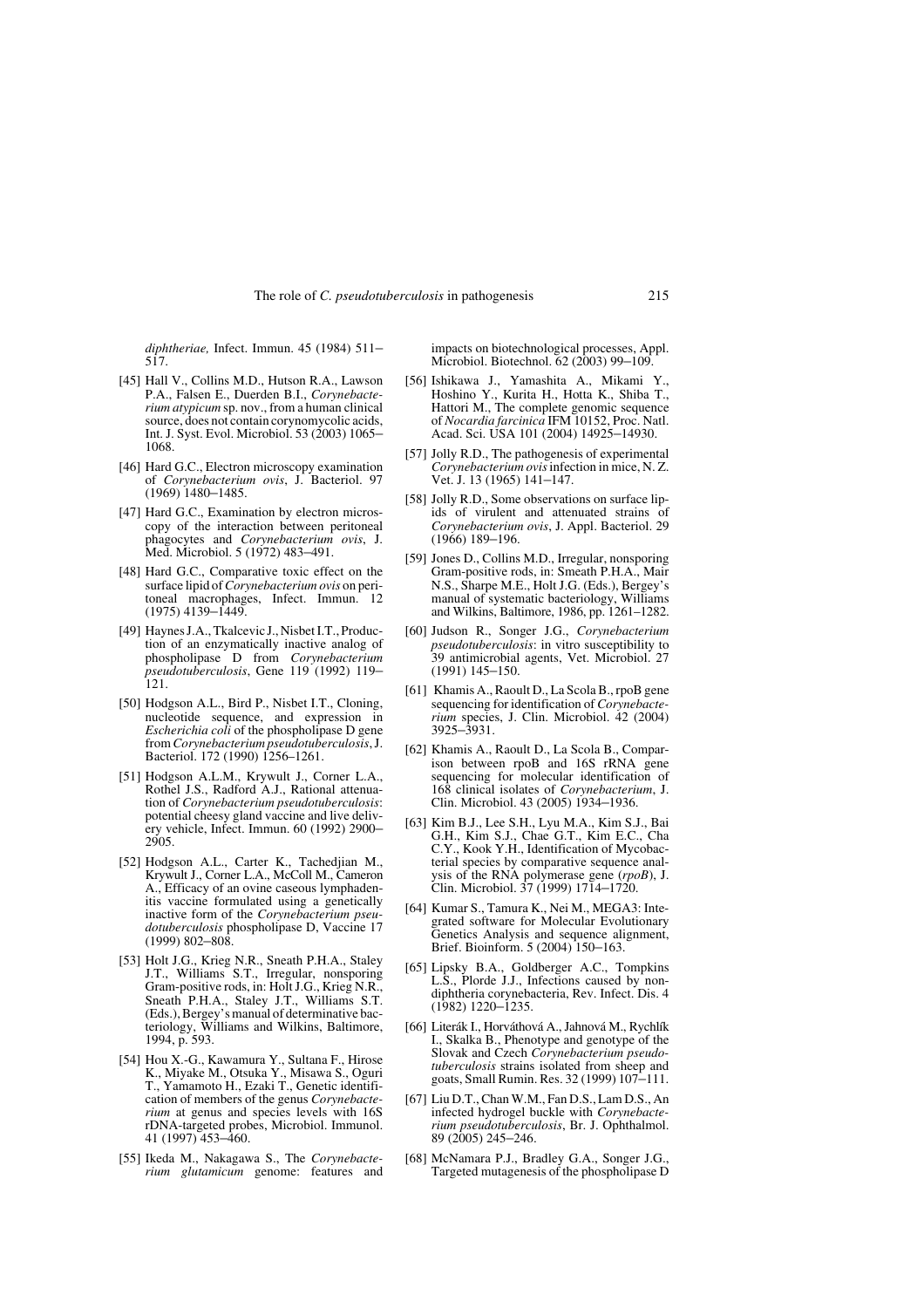results in decreased virulence of *Corynebacterium pseudotuberculosis*, Mol. Microbiol. 12 (1994) 921–930.

- [69] McNamara P.J., Cuevas W.A., Songer J.G., Toxic phospholipases D of *Corynebacterium pseudotuberculosis*, *C. ulcerans* and *Arcanobacterium haemolyticum*: cloning and sequence homology, Gene 156 (1995) 113– 118.
- [70] Menzies P.I., Muckle C.A., The use of a microagglutination assay for the detection of antibodies to *Corynebacterium pseudotuberculosis* in naturally infected sheep and goat flocks, Can. J. Vet. Res. 53 (1989) 313–318.
- [71] Menzies P.I., Hwang T.-I., Prescott J.F., Comparison of an interferon-gamma to a phospholipase D enzyme-linked immunosorbent assay for diagnosis of *Corynebacterium pseudotuberculosis* infection in experimentally infected goats, Vet. Microbiol. 100 (2004) 129–137.
- [72] Merchant I.A., Packer R.A., The Genus *Corynebacterium*, in: Merchant I.A., Packer R.A. (Eds.), Veterinary bacteriology and virology, The Iowa State University Press, Iowa, 1967, pp. 425–440.
- [73] Mills A.E., Mitchell R.D., Lim E.K., *Corynebacterium pseudotuberculosis* is a cause of human necrotising granulomatous lymphadenitis, Pathology 29 (1997) 231–233.
- [74] Mollet C., Drancourt M., Raoult D., *rpoB* sequence analysis as a novel basis for bacterial identification, Mol. Microbiol. 26 (1997) 1005–1011.
- [75] Moore R.J., Rothel L., Krywult J., Radford A.J., Lund K., Hodgson A.L., Foreign gene expression in *C. pseudotuberculosis*: development of a live vaccine vector, Vaccine 18 (2000) 487–497.
- [76] Moore R.J., Stewart D.J., Lund K., Hodgson A.L., Vaccination against ovine footrot using a live bacterial vector to deliver basic protease antigen, FEMS Microbiol. Lett. 194 (2001) 193–196.
- [77] Muckle C.A., Gyles C.L., Characterization of strains of *Corynebacterium pseudotuberculosis*, Can. J. Comp. Med. 46 (1982) 206–208.
- [78] Muckle C.A., Gyles C.L., Relation of lipid content and exotoxin production to virulence of *Corynebacterium pseudotuberculosis* in mice, Am. J. Vet. Res. 44 (1983) 1149–1153.
- [79] Muckle C.A., Menzies P.I., Li Y., Hwang Y.T., van Wesenbeeck M., Analysis of the immunodominant antigens of *Corynebacterium pseudotuberculosis*, Vet. Microbiol. 30  $(1992)$  47–58.
- [80] Navas J., Genetic tools in pathogenic nocardioform actinomycetes, Microbiologia 12 (1996) 297–304.
- [81] Nishio Y., Nakamura Y., Kawarabayasi Y., Usuda Y., Kimura E., Sugimoto S., Matsui K., Yamagishi A., Kikuchi H., Ikeo K., Gojobori T., Comparative complete genome sequence analysis of the amino acid replacements responsible for the thermostability of *Corynebacterium efficiens*, Genome Res. 13 (2003) 1572–1579.
- [82] Olson M.E., Ceri H., Morck D.W., Buret A.G., Read R.R., Biofilm bacteria: formation and comparative susceptibility to antibiotics, Can. J. Vet. Res. 66 (2002) 86–92.
- [83] Paton M.W., Rose I.R., Hart R.A., Sutherland S.S., Mercy A.R., Ellis T.M., Dhaliwal J.A., New infection with *Corynebacterium pseudotuberculosis* reduces wool production, Aust. Vet. J. 71 (1994) 47–49.
- [84] Paton M.W., Sutherland S.S., Rose I.R., Hart R.A., Mercy A.R., Ellis T.M., The spread of *Corynebacterium pseudotuberculosis* infection to unvaccinated and vaccinated sheep, Aust. Vet. J. 72 (1995) 266–269.
- [85] Paton M.W., Walker S.B., Rose I.R., Watt G.F., Prevalence of caseous lymphadenitis and usage of caseous lymphadenitis vaccines in sheep flocks, Aust. Vet. J. 81 (2003) 91–95.
- [86] Paule B.J.A., Azevedo V., Regis L.F., Carminati R., Bahia C.R., Vale V.L.C., Moura-Costa L.F., Freire S.M., Nascimento I., Schaer R., Goes A.M., Meyer R., Experimental *Corynebacterium pseudotuberculosis* primary infection in goats: kinetics of IgG and interferon-γ production, IgG avidity and antigen recognition by Western blotting, Vet. Immunol. Immunopathol. 96 (2003) 129–139.
- [87] Paule B.J.A., Meyer R., Moura-Costa L.F., Bahia C.R., Carminati R., Regis L.F., Vale V.L.C., Freire S.M., Nascimento I., Schaer R., Azevedo V., Three-phase partitioning as an efficient method for extraction/concentration of immunoreactive excreted-secreted proteins of *Corynebacterium pseudotuberculosis,* Protein Expr. Purif. 34 (2004) 311–166.
- [88] Paustian M.L., Amonsin A., Kapur V. Bannantine J.P., Characterization of novel coding sequences specific to *Mycobacterium avium* subsp. *paratuberculosis*: implications for diagnosis of Johne's Disease, J. Clin. Microbiol. 42 (2004) 2675–2681.
- [89] Peel M.M., Palmer G.G., Stacpoole A.M., Kerr T.G., Human lymphadenitis due to *Corynebacterium pseudotuberculosis*: report of ten cases from Australia and review, Clin. Infect. Dis. 24 (1997) 185–191.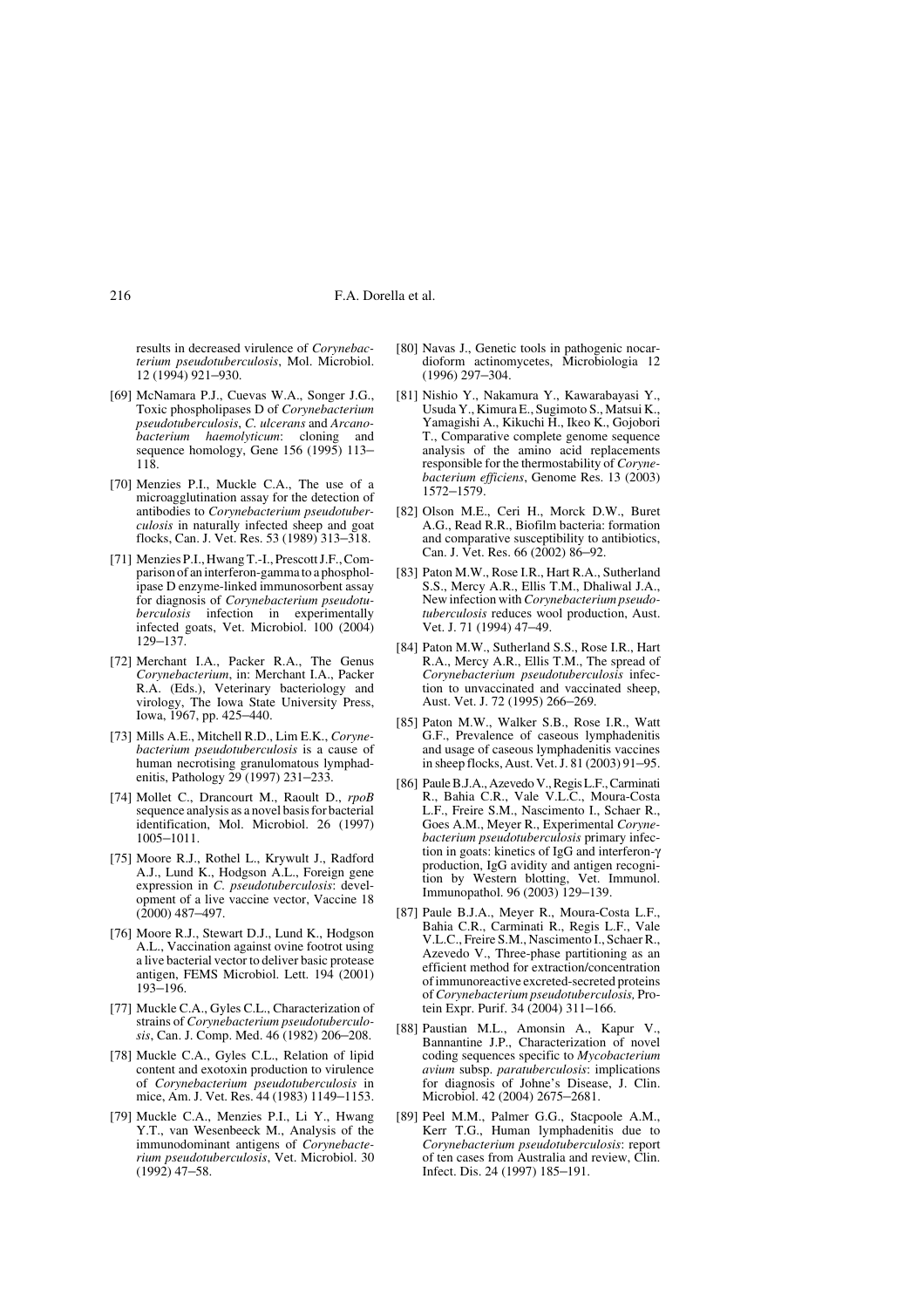- [90] Pepin M., Boisrame A., Marly J., *Corynebacterium pseudotuberculosis*: biochemical properties, production of toxin and virulence of ovine and caprine strains, Ann. Rech. Vet. 20 (1989) 111–115.
- [91] Piontkowski M.D., Shivvers D.W., Evaluation of a commercially available vaccine against *Corynebacterium pseudotuberculosis* for use in sheep, J. Am. Vet. Med. Assoc. 212 (1998) 1765–1768.
- [92] Pogson C.A., Simmons C.P., Strugnell R.A., Hodgson A.L.M., Cloning and manipulation of the *Corynebacterium pseudotuberculosis recA* gene for live vaccine vector development, FEMS Microbiol. Lett. 142 (1996) 139–145.
- [93] Prescott J.F., Menzies P.I., Hwang Y.T., An interferon-gamma assay for diagnosis of *Corynebacterium pseudotuberculosis* infection in adult sheep from a research flock, Vet. Microbiol. 88 (2002) 287-297.
- [94] Puech V., Chami M., Lemassu A., Lanéelle M.-A., Schiffler B., Gounon P., Bayan N., Benz R., Daffé M., Structure of the cell envelope of corynebacteria: importance of the non covalently bound lipids in the formation of the cell wall permeability barrier and fracture plane, Microbiology 147 (2001) 1365–1382.
- [95] Riegel P., Ruimy R., de Briel D., Prévost G., Jehl F., Christen R., Monteil H., Taxonomy of *Corynebacterium diphthteriae* and related taxa, with recognition of *Corynebacterium ulcerans* sp. nov. nom. rev., FEMS Micro-biol. Lett. 126 (1995) 271–276.
- [96] Saitou N., Nei M., The neighbor-joining method: a new method for reconstructing phylogenetic trees, Mol. Biol. Evol. 4 (1987)  $406 - 425$ .
- [97] Selim A.S., Oedematous skin disease of buffalo in Egypt, J. Vet. Med. B Infect. Dis. Vet. Public Health 48 (2001) 241–258.
- [98] Simmons C.P., Hodgson A.L.M., Strugnell R.A., Attenuation and vaccine potential of *aroQ* mutants of *Corynebacterium pseudotuberculosis*, Infect. Immun. 65 (1997) 3048– 3056.
- [99] Simmons C.P., Dunstan S.J., Tachedjian M., Krywult J., Hodgson A.L., Strugnell R.A., Vaccine potential of attenuated mutants of *Corynebacterium pseudotuberculosis,* Infect. Immun. 66 (1998) 474–479.
- [100] Songer J.G., Beckenbach K., Marshall M.M., Olson G.B., Kelley L., Biochemical and genetic characterization of *Corynebacterium pseudotuberculosis*, Am. J. Vet. Res. 49 (1988) 223–226.
- [101] Songer J.G., Libby S.J., Iandolo J.J., Cuevas W.A., Cloning and expression of the phos-

pholipase D gene from *Corynebacterium pseudotuberculosis* in *Escherichia coli*, Infect. Immun. 58 (1990) 131–136.

- [102] Songer J.G., Bacterial phospholipases and their role in virulence, Trends Microbiol. 5 (1997) 156–160.
- [103] Stanford K., Brogden K.A., McClelland L.A., Kozub G.C., Audibert F., The incidence of caseous lymphadenitis in Alberta sheep and assessment of impact by vaccination with commercial and experimental vaccines, Can. J. Vet. Res. 62 (1998) 38–43.
- [104] Sutherland S.S., Ellis T.M., Mercy A.R., Paton M., Middleton H., Evaluation of an enzyme-linked immunosorbent assay for the detection of *Corynebacterium pseudotuberculosis* infection in sheep, Aust. Vet. J. 64 (1987) 263–266.
- [105] Sutherland S.S., Hart R.A., Buller N.B., Genetic differences between nitrate-negative and nitrate-positive *C. pseudotuberculosis* strains using restriction fragment length polymorphisms, Vet. Microbiol. 49 (1996) 1-9.
- [106] Tachedjian M., Krywult J., Moore R.J., Hodgson A.L., Caseous lymphadenitis vaccine development: site-specific inactivation of the *Corynebacterium pseudotuberculosis* phospholipase D gene, Vaccine 13 (1995) 1785–1792.
- [107] Takahashi T., Mori Y., Kobayashi H., Ochi M., Kikuchi N., Hiramune T., Phylogenetic positions and assignments of swine and ovine corynebacteria isolated based on the 16S rDNA sequence, Microbiol. Immunol. 41  $(1997)$  649–655.
- [108] Tambourgi D.V., Da Silva M.S., Billington S.J., Gonçalves De Andrade R.M., Magnoli F.C., Songer J.G., Van Den Berg C.W., Mechanism of induction of complement susceptibility of erythrocytes by spider and bacterial sphingomyelinases, Immunology 107 (2002) 93–101.
- [109] Tashjian J.J., Campbell S.G., Interaction between caprine macrophages and *Corynebacterium pseudotuberculosis*: an electron microscopy study, Am. J. Vet. Res. 44 (1983) 690–693.
- [110] ter Laak E.A., Bosch J., Bijl G.C., Schreuder B.E., Double-antibody sandwich enzymelinked immunosorbent assay and immunoblot analysis used for control of caseous lymphadenitis in goats and sheep, Am. J. Vet. Res. 53 (1992) 1125–1132.
- [111] Vaneechoutte M., Riegel P., de Briel D., Monteil H., Verschraegen G., De Rouck A., Claeys G., Evaluation of applicability of amplified rDNA-restriction analysis (ARDRA) to identification of species of the genus